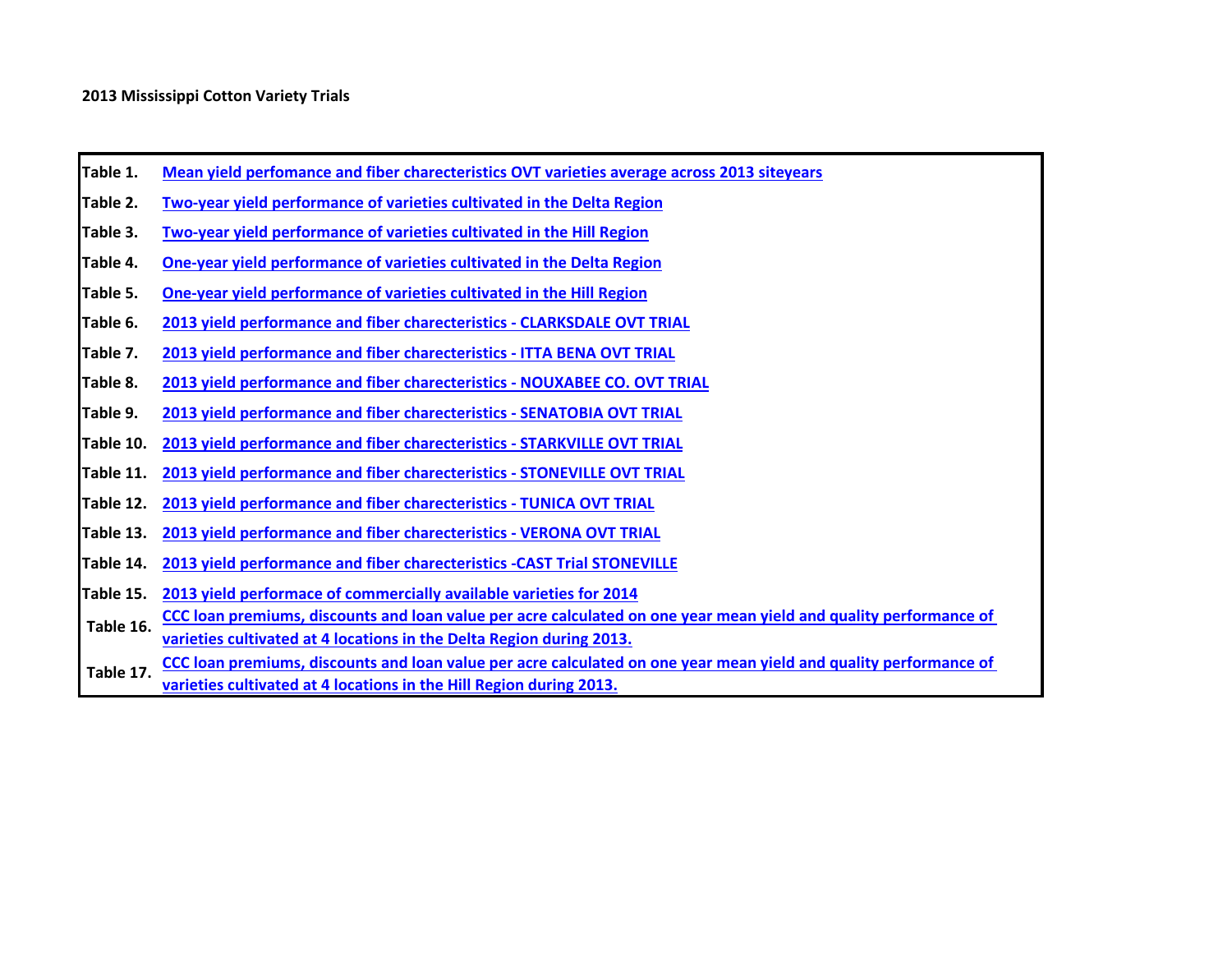**One year mean yield performance and fiber characteristics for OVT Trial varieties submitted for testing in 2013 across all testing locations**

|--|

|                       |                            |                    |      |        |      | <b>Measurement</b> |                   |                   |                     |                    |
|-----------------------|----------------------------|--------------------|------|--------|------|--------------------|-------------------|-------------------|---------------------|--------------------|
| <b>Variety</b>        | <b>Seedcotton</b><br>Yield | <b>Lint Yieldt</b> | Lint | Length | Mic. | <b>Strength</b>    | <b>Uniformity</b> | <b>Elongation</b> | Ind. Boll<br>Weight | 100 seed<br>Weight |
|                       | (lb/acre)                  | (lb/acre)          | (% ) | (in.)  | ---- | $(g$ /tex $)$      | (% )              | (% )              | (g)                 | (g)                |
| Px375001WRF           | 4714                       | 2056               | 0.45 | 1.16   | 4.63 | 32.72              | 84.01             | 7.71              | 5.68                | 9.69               |
| Px312b51WRF           | 4931                       | 2029               | 0.44 | 1.17   | 4.46 | 31.81              | 85.10             | 6.83              | 5.32                | 10.14              |
| PHY 333 WRF           | 4677                       | 1984               | 0.44 | 1.18   | 4.46 | 30.95              | 84.84             | 6.34              | 5.54                | 9.78               |
| Px444414WRF           | 4665                       | 1966               | 0.44 | 1.18   | 4.34 | 32.41              | 84.80             | 6.71              | 5.55                | 10.35              |
| <b>PHY 375 WRF</b>    | 4572                       | 1951               | 0.44 | 1.13   | 4.51 | 30.81              | 83.81             | 6.56              | 5.38                | 9.77               |
| DP 0912 B2RF          | 4749                       | 1945               | 0.43 | 1.12   | 4.99 | 31.18              | 83.84             | 6.83              | 5.54                | 9.88               |
| PHY 499 WRF           | 4574                       | 1943               | 0.44 | 1.16   | 4.70 | 34.50              | 84.78             | 7.48              | 5.57                | 9.48               |
| <b>NG 1511 B2RF</b>   | 4461                       | 1919               | 0.45 | 1.15   | 4.80 | 33.29              | 84.20             | 8.09              | 5.59                | 10.17              |
| Px300310WRF           | 4666                       | 1914               | 0.43 | 1.13   | 4.59 | 31.96              | 83.44             | 7.20              | 5.26                | 8.87               |
| Px553840WRF           | 4638                       | 1909               | 0.43 | 1.16   | 4.49 | 31.98              | 84.81             | 6.12              | 4.99                | 9.28               |
| DP 1321 B2RF          | 4509                       | 1897               | 0.44 | 1.15   | 4.81 | 33.17              | 84.45             | 8.46              | 5.81                | 9.98               |
| Px444413WRF           | 4401                       | 1894               | 0.45 | 1.24   | 4.13 | 32.30              | 85.73             | 6.49              | 5.72                | 10.87              |
| PHY 339 WRF           | 4569                       | 1885               | 0.43 | 1.19   | 4.46 | 32.47              | 84.79             | 6.82              | 5.51                | 9.76               |
| Px445022WRF           | 4584                       | 1881               | 0.43 | 1.18   | 4.60 | 33.38              | 84.83             | 6.78              | 5.25                | 9.90               |
| Px554010WRF           | 4279                       | 1816               | 0.44 | 1.16   | 4.16 | 31.55              | 84.51             | 6.83              | 4.91                | 8.66               |
| DP 1048 B2RF          | 4249                       | 1810               | 0.44 | 1.17   | 4.52 | 30.85              | 84.19             | 7.98              | 5.44                | 9.53               |
| ST 5288B2F            | 4388                       | 1788               | 0.42 | 1.15   | 4.69 | 30.41              | 83.71             | 6.77              | 5.41                | 9.28               |
| ST 4946GLB2           | 4476                       | 1779               | 0.41 | 1.18   | 4.66 | 34.01              | 84.90             | 7.22              | 6.24                | 11.12              |
| <b>PHY 575 WRF</b>    | 4456                       | 1776               | 0.42 | 1.21   | 4.25 | 31.48              | 84.60             | 7.16              | 5.33                | 9.77               |
| PHY 427 WRF           | 4408                       | 1776               | 0.42 | 1.15   | 4.37 | 32.36              | 84.02             | 7.30              | 5.22                | 9.39               |
| Croplan 3787 B2RF     | 4112                       | 1768               | 0.45 | 1.15   | 4.62 | 31.18              | 84.11             | 7.88              | 5.85                | 9.22               |
| ST 6448GLB2           | 4311                       | 1758               | 0.43 | 1.21   | 4.47 | 29.55              | 84.11             | 5.60              | 5.13                | 9.54               |
| <b>ST 4747GLB2</b>    | 4311                       | 1754               | 0.42 | 1.21   | 4.50 | 28.67              | 84.04             | 5.50              | 5.58                | 10.17              |
| <b>MON 12R242B2R2</b> | 4097                       | 1747               | 0.44 | 1.15   | 4.75 | 31.51              | 84.35             | 8.74              | 5.29                | 9.08               |
| PHY 417 WRF           | 4135                       | 1737               | 0.44 | 1.14   | 4.14 | 32.29              | 84.06             | 7.55              | 5.13                | 8.76               |
| DP 1137 B2RF          | 4083                       | 1729               | 0.44 | 1.15   | 4.58 | 31.13              | 84.29             | 7.58              | 5.76                | 9.48               |
| Px300304WRF           | 4378                       | 1726               | 0.41 | 1.16   | 4.47 | 32.40              | 84.17             | 5.88              | 5.60                | 9.58               |
| DP 1028 B2RF          | 3917                       | 1720               | 0.46 | 1.14   | 4.73 | 31.61              | 84.28             | 7.75              | 5.57                | 9.21               |
| DP 1311 B2RF          | 4035                       | 1714               | 0.44 | 1.15   | 4.55 | 30.52              | 84.00             | 7.58              | 5.05                | 8.90               |
| DP 1133 B2RF          | 3956                       | 1714               | 0.45 | 1.16   | 4.68 | 34.46              | 84.67             | 7.14              | 5.31                | 9.24               |
| <b>MON 12R224B2R2</b> | 4271                       | 1713               | 0.42 | 1.17   | 4.32 | 31.07              | 84.44             | 6.51              | 5.43                | 9.97               |
| <b>FM 1944GLB2</b>    | 4325                       | 1698               | 0.41 | 1.22   | 4.65 | 31.35              | 84.86             | 5.17              | 5.76                | 10.86              |
| DG 2285 B2RF          | 4144                       | 1692               | 0.42 | 1.17   | 4.47 | 31.67              | 84.51             | 7.58              | 5.83                | 10.10              |
| AM 1550 B2RF          | 4095                       | 1690               | 0.43 | 1.12   | 4.63 | 29.46              | 83.84             | 7.01              | 5.65                | 9.98               |
| DG 2610 B2RF          | 3887                       | 1659               | 0.44 | 1.16   | 4.52 | 31.76              | 84.50             | 7.86              | 5.55                | 9.39               |
| DP 1034 B2RF          | 3859                       | 1646               | 0.44 | 1.17   | 4.52 | 31.35              | 84.15             | 7.85              | 5.79                | 9.32               |
| <b>NG 5315 B2RF</b>   | 3795                       | 1633               | 0.45 | 1.15   | 4.58 | 31.62              | 84.54             | 8.17              | 5.40                | 9.34               |
| <b>SSG UA 222</b>     | 4017                       | 1622               | 0.42 | 1.21   | 4.50 | 33.21              | 84.71             | 7.85              | 5.83                | 10.92              |
| DP 1044 B2RF          | 3964                       | 1595               | 0.42 | 1.14   | 4.44 | 32.23              | 83.76             | 7.72              | 5.16                | 9.35               |
| <b>HQ 110 CT</b>      | 3982                       | 1593               | 0.42 | 1.15   | 4.62 | 32.50              | 83.78             | 6.53              | 5.35                | 9.75               |
| Croplan 3428 B2RF     | 3722                       | 1567               | 0.44 | 1.20   | 4.68 | 31.15              | 84.40             | 7.30              | 5.24                | 9.25               |
| <b>PHY 599 WRF</b>    | 3859                       | 1562               | 0.44 | 1.20   | 4.23 | 31.74              | 84.59             | 6.55              | 4.83                | 8.68               |
|                       |                            |                    |      |        |      |                    |                   |                   |                     |                    |
| <b>Overall Mean</b>   | 4291                       | 1785               | 0.43 | 1.17   | 4.53 | 31.81              | 84.37             | 7.12              | 5.46                | 9.66               |
| LSD(0.05)             | 649                        | 256                | 0.01 | 0.02   | 0.21 | 0.84               | 0.55              | 0.30              | 0.65                | 0.40               |
| $C.V.$ (%)            | 30.84                      | 29.17              | 4.09 | 3.17   | 9.01 | 5.00               | 1.25              | 7.92              | 22.93               | 8.11               |

**† Lint yields in bold type within a column are not significantly different from the numerically greatest yielding variety.**

*DATA DOES NOT INCLUDE FIBER QUALITY FOR STARKVILLE LOCATION*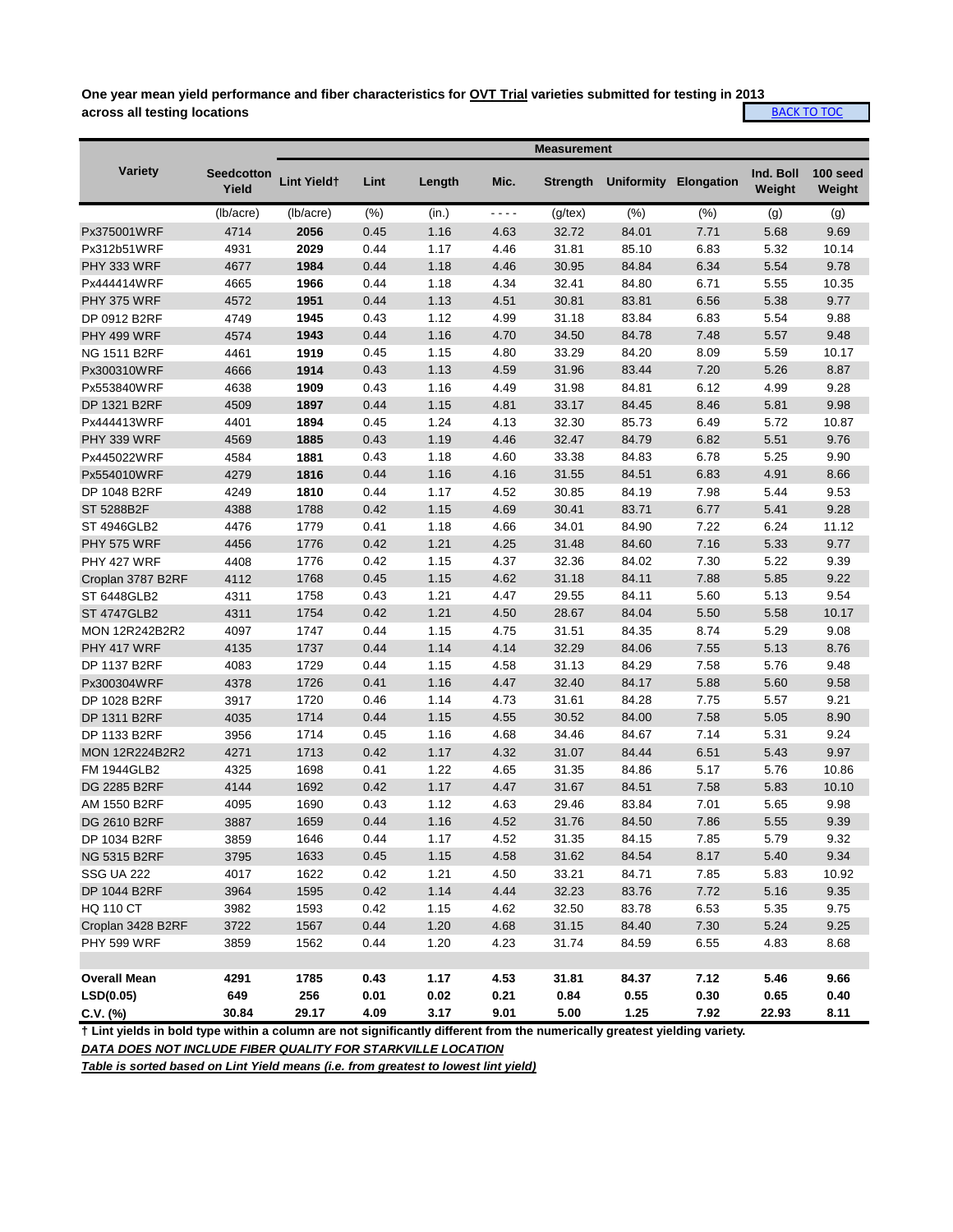**Two-year mean yield performance of varieties cultivated at 3 locations in the Delta region during 2012 and 2013.**

**[BACK TO TOC](#page-0-0)** 

|                     |      |                   | <b>Location and Year</b> |      |                                         |      | Average                     |
|---------------------|------|-------------------|--------------------------|------|-----------------------------------------|------|-----------------------------|
| <b>Variety</b>      |      | <b>Clarksdale</b> | <b>Stoneville</b>        |      | <b>Tunica</b>                           |      | across                      |
|                     | 2012 | 2013              | 2012                     | 2013 | 2012                                    | 2013 | <b>location</b><br>and year |
|                     |      |                   |                          |      | -------Lint yield (lb lint/acre)------- |      |                             |
| <b>NG 1511 B2RF</b> | 1442 | 2879              | 1330                     | 2138 | 1687                                    | 1825 | 1884                        |
| <b>DP 1321 B2RF</b> | 1398 | 2506              | 1276                     | 2183 | 1792                                    | 1904 | 1843                        |
| DP 0912 B2RF        | 1265 | 2915              | 1156                     | 2083 | 1586                                    | 1901 | 1818                        |
| <b>PHY 375 WRF</b>  | 1249 | 2708              | 1068                     | 2548 | 1541                                    | 1633 | 1791                        |
| <b>ST 4946GLB2</b>  | 1285 | 2815              | 940                      | 2373 | 1673                                    | 1565 | 1775                        |
| <b>PHY 339 WRF</b>  | 1448 | 2712              | 1222                     | 2284 | 1493                                    | 1456 | 1769                        |
| <b>PHY 499 WRF</b>  | 1407 | 2537              | 1051                     | 2316 | 1703                                    | 1593 | 1768                        |
| ST 5288B2F          | 1333 | 2866              | 1126                     | 1877 | 1671                                    | 1542 | 1736                        |
| <b>AM 1550 B2RF</b> | 1386 | 2463              | 1065                     | 1936 | 1339                                    | 1736 | 1654                        |
| <b>DP 1133 B2RF</b> | 978  | 2787              | 1335                     | 2048 | 1216                                    | 1333 | 1616                        |
| <b>DP 1311 B2RF</b> | 1261 | 2610              | 1035                     | 1774 | 1275                                    | 1734 | 1615                        |
| CG 3787 B2RF        | 1105 | 2572              | 1020                     | 2067 | 1339                                    | 1362 | 1578                        |
| <b>FM 1944GLB2</b>  | 1320 | 2360              | 967                      | 1939 | 1380                                    | 1444 | 1568                        |
| <b>ST 6448GLB2</b>  | 1024 | 2403              | 922                      | 2236 | 1331                                    | 1366 | 1547                        |
| <b>DP 1044 B2RF</b> | 1137 | 2231              | 823                      | 1809 | 1666                                    | 1517 | 1531                        |
| <b>DP 1137 B2RF</b> | 955  | 2614              | 890                      | 1789 | 1221                                    | 1396 | 1478                        |
| <b>DP 1048 B2RF</b> | 966  | 2543              | 894                      | 1995 | 1084                                    | 1305 | 1465                        |
| <b>DP 1034 B2RF</b> | 1082 | 2067              | 854                      | 1938 | 1211                                    | 1372 | 1421                        |
| <b>CG 3428 B2RF</b> | 986  | 2148              | 962                      | 1780 | 1139                                    | 1167 | 1364                        |

*Table is sorted based on average across location and year Lint Yield means (i.e. from greatest to lowest lint yield)*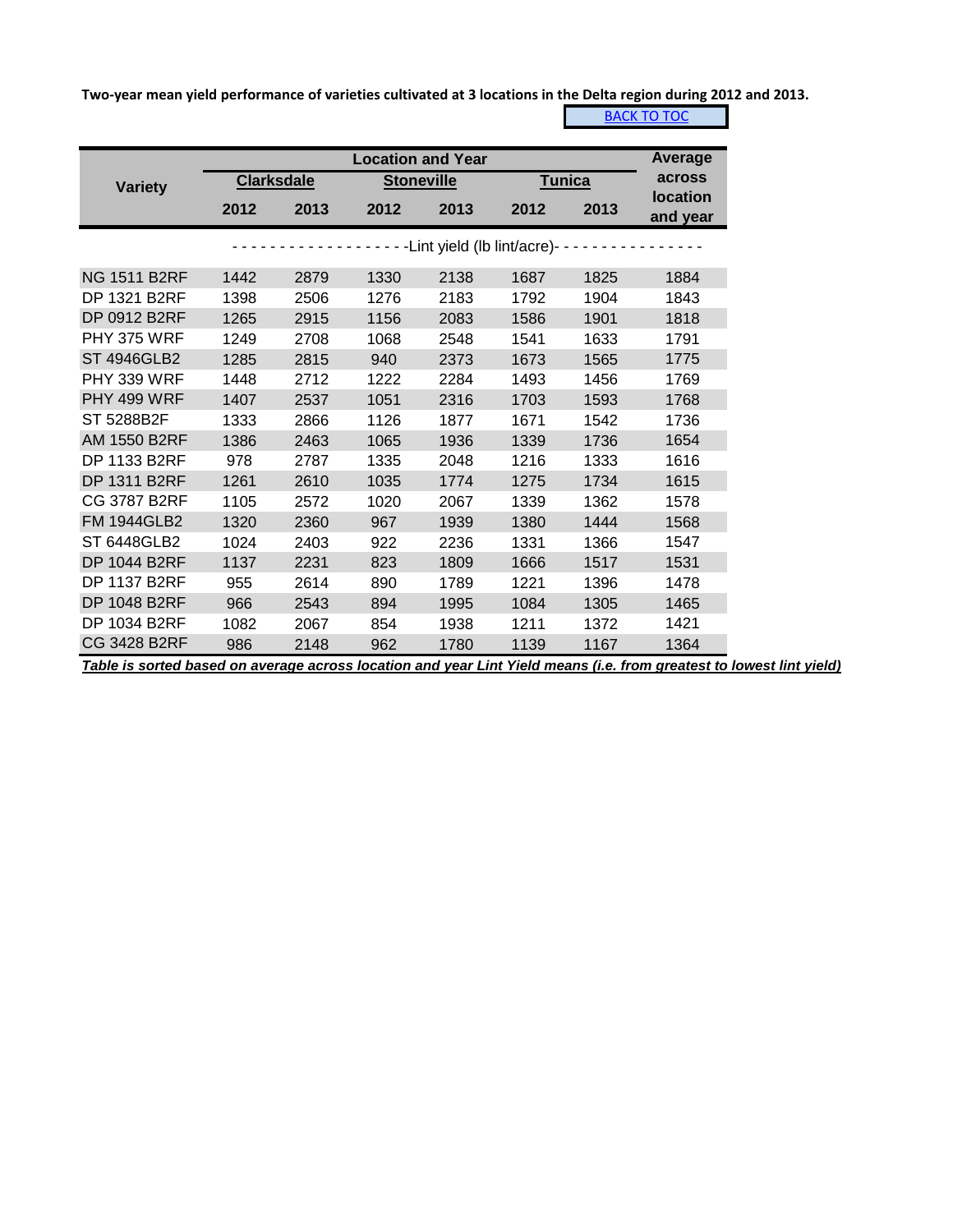**Two-year mean yield performance of varieties cultivated at 4 locations in the Hill region during 2012 and 2013.**

[Back to TOC](#page-0-0)

|                     |                  | <b>Location and Year</b> |                   |                             |      |        |                             |  |  |  |  |  |
|---------------------|------------------|--------------------------|-------------------|-----------------------------|------|--------|-----------------------------|--|--|--|--|--|
| <b>Variety</b>      | <b>Senatobia</b> |                          | <b>Starkville</b> |                             |      | Verona | across                      |  |  |  |  |  |
|                     | 2012             | 2013                     | 2012              | 2013                        | 2012 | 2013   | <b>location</b><br>and year |  |  |  |  |  |
|                     |                  |                          |                   | -Lint yield (lb lint/acre)- |      |        |                             |  |  |  |  |  |
| DP 1321 B2RF        | 1382             | 2429                     | 1475              | 1491                        | 1834 | 1421   | 1672                        |  |  |  |  |  |
| <b>PHY 499 WRF</b>  | 1423             | 2335                     | 1347              | 1359                        | 1876 | 1593   | 1656                        |  |  |  |  |  |
| CG 3787 B2RF        | 1456             | 1973                     | 1529              | 1463                        | 1897 | 1472   | 1632                        |  |  |  |  |  |
| DP 1048 B2RF        | 1418             | 2066                     | 1530              | 1453                        | 1867 | 1400   | 1622                        |  |  |  |  |  |
| <b>PHY 339 WRF</b>  | 1381             | 2298                     | 1465              | 1430                        | 1926 | 1226   | 1621                        |  |  |  |  |  |
| <b>DP 1137 B2RF</b> | 1316             | 2037                     | 1559              | 1488                        | 1868 | 1435   | 1617                        |  |  |  |  |  |
| DP 0912 B2RF        | 1257             | 2336                     | 1307              | 1437                        | 1798 | 1487   | 1604                        |  |  |  |  |  |
| <b>NG 1511 B2RF</b> | 1411             | 2223                     | 1363              | 1359                        | 1885 | 1291   | 1589                        |  |  |  |  |  |
| <b>PHY 375 WRF</b>  | 1351             | 2292                     | 1255              | 1268                        | 1679 | 1488   | 1556                        |  |  |  |  |  |
| ST 6448GLB2         | 1304             | 2163                     | 1326              | 1274                        | 1793 | 1458   | 1553                        |  |  |  |  |  |
| DP 1034 B2RF        | 1322             | 1822                     | 1573              | 1302                        | 1823 | 1411   | 1542                        |  |  |  |  |  |
| DP 1133 B2RF        | 1436             | 2060                     | 1340              | 1439                        | 1776 | 1202   | 1542                        |  |  |  |  |  |
| CG 3428 B2RF        | 1227             | 1799                     | 1563              | 1468                        | 1741 | 1135   | 1489                        |  |  |  |  |  |
| ST 5288B2F          | 1189             | 2148                     | 1430              | 1133                        | 1564 | 1296   | 1460                        |  |  |  |  |  |
| AM 1550 B2RF        | 1253             | 1980                     | 1261              | 1233                        | 1658 | 1318   | 1451                        |  |  |  |  |  |
| <b>FM 1944GLB2</b>  | 1133             | 1996                     | 1412              | 1209                        | 1704 | 1158   | 1435                        |  |  |  |  |  |
| DP 1311 B2RF        | 1285             | 1774                     | 1243              | 1189                        | 1637 | 1200   | 1388                        |  |  |  |  |  |
| ST 4946GLB2         | 1241             | 2203                     | 1142              | 1021                        | 1614 | 1040   | 1377                        |  |  |  |  |  |
| <b>DP 1044 B2RF</b> | 1209             | 1962                     | 1094              | 924                         | 1716 | 1196   | 1350                        |  |  |  |  |  |

*Table is sorted based on average across location and year Lint Yield means (i.e. from greatest to lowest lint yield)*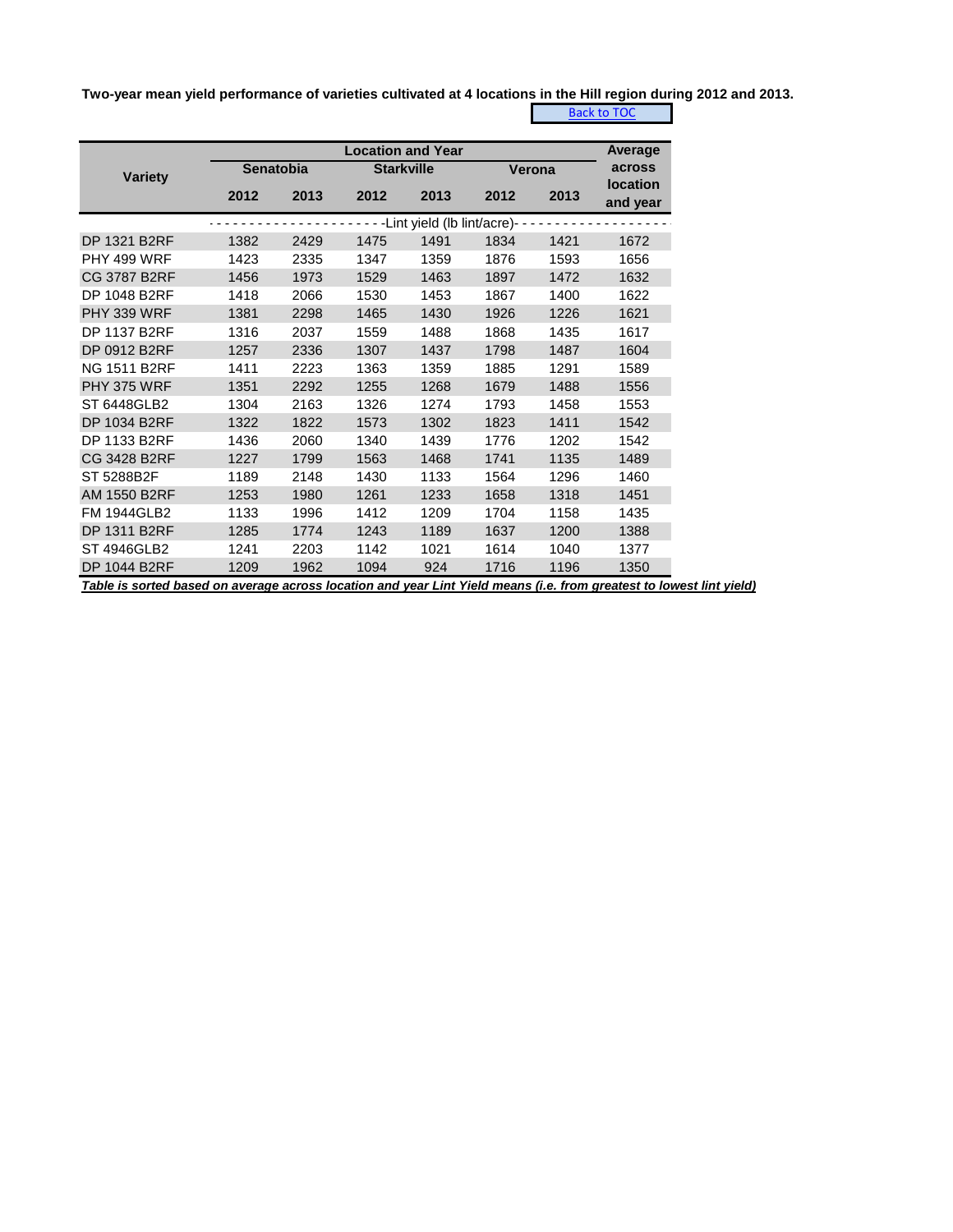**One year mean yield performance of varieties cultivated at 4 locations in the Delta Region during 2013.**

## [BACK TO TOC](#page-0-0)

|                       |                            |                            |      |        |      | <b>Measurement</b> |                                |      |                     |                    |
|-----------------------|----------------------------|----------------------------|------|--------|------|--------------------|--------------------------------|------|---------------------|--------------------|
| Variety               | <b>Seedcotton</b><br>Yield | Lint<br>Yield <sup>+</sup> | Lint | Length | Mic. |                    | Strength Uniformity Elongation |      | Ind. Boll<br>Weight | 100 seed<br>Weight |
|                       | (lb/acre)                  | (lb/acre)                  | (%)  | (in.)  | ---- | $(g$ /tex $)$      | (%)                            | (% ) | (g)                 | (g)                |
| Px312b51WRF           | 5864                       | 2494                       | 0.44 | 1.18   | 4.79 | 32.12              | 85.21                          | 6.86 | 5.35                | 10.51              |
| Px375001WRF           | 5374                       | 2363                       | 0.45 | 1.16   | 4.91 | 33.01              | 84.19                          | 7.88 | 5.68                | 10.01              |
| Px300310WRF           | 5670                       | 2349                       | 0.43 | 1.14   | 4.94 | 32.43              | 83.70                          | 7.19 | 5.29                | 9.03               |
| PHY 333 WRF           | 5454                       | 2322                       | 0.44 | 1.18   | 4.75 | 31.81              | 85.04                          | 6.35 | 5.38                | 10.07              |
| <b>NG 1511 B2RF</b>   | 5202                       | 2262                       | 0.45 | 1.15   | 5.05 | 33.78              | 84.38                          | 8.21 | 5.63                | 10.34              |
| Px445022WRF           | 5413                       | 2254                       | 0.43 | 1.18   | 4.85 | 34.17              | 85.09                          | 6.82 | 5.25                | 10.12              |
| DP 0912 B2RF          | 5434                       | 2232                       | 0.43 | 1.13   | 5.29 | 31.60              | 83.92                          | 6.89 | 5.43                | 10.07              |
| PHY 427 WRF           | 5441                       | 2209                       | 0.42 | 1.15   | 4.61 | 32.51              | 84.08                          | 7.39 | 5.04                | 9.55               |
| PHY 375 WRF           | 5142                       | 2208                       | 0.44 | 1.13   | 4.75 | 31.43              | 84.04                          | 6.44 | 5.14                | 9.93               |
| Px444414WRF           | 5208                       | 2208                       | 0.44 | 1.18   | 4.50 | 32.96              | 84.70                          | 6.68 | 5.21                | 10.38              |
| Px553840WRF           | 5335                       | 2206                       | 0.43 | 1.17   | 4.72 | 32.59              | 84.94                          | 6.17 | 4.93                | 9.53               |
| DP 1321 B2RF          | 5191                       | 2198                       | 0.44 | 1.15   | 5.06 | 33.37              | 84.40                          | 8.56 | 5.71                | 10.11              |
| <b>ST 4946GLB2</b>    | 5449                       | 2189                       | 0.42 | 1.18   | 5.06 | 34.74              | 84.98                          | 7.24 | 6.21                | 11.39              |
| <b>PHY 499 WRF</b>    | 5110                       | 2172                       | 0.44 | 1.17   | 4.91 | 34.91              | 84.99                          | 7.56 | 5.38                | 9.63               |
| PHY 339 WRF           | 5150                       | 2144                       | 0.43 | 1.19   | 4.64 | 33.19              | 85.13                          | 6.71 | 5.32                | 9.96               |
| PHY 417 WRF           | 5041                       | 2135                       | 0.44 | 1.14   | 4.48 | 32.88              | 84.13                          | 7.79 | 5.02                | 9.13               |
| Px300304WRF           | 5356                       | 2116                       | 0.41 | 1.17   | 4.79 | 32.91              | 84.49                          | 5.99 | 5.59                | 9.79               |
| Px444413WRF           | 4869                       | 2112                       | 0.45 | 1.24   | 4.33 | 32.61              | 85.87                          | 6.45 | 5.51                | 11.06              |
| Px554010WRF           | 4867                       | 2069                       | 0.44 | 1.17   | 4.36 | 32.31              | 84.73                          | 6.79 | 4.80                | 8.96               |
| DP 1311 B2RF          | 4781                       | 2050                       | 0.44 | 1.15   | 4.76 | 30.89              | 84.18                          | 7.70 | 4.88                | 9.22               |
| ST 5288B2F            | 5019                       | 2036                       | 0.42 | 1.15   | 4.94 | 30.64              | 83.92                          | 6.86 | 5.50                | 9.50               |
| DP 1133 B2RF          | 4469                       | 2029                       | 0.45 | 1.17   | 4.93 | 35.45              | 84.93                          | 7.33 | 5.22                | 9.54               |
| <b>PHY 575 WRF</b>    | 4915                       | 2027                       | 0.41 | 1.21   | 4.46 | 31.79              | 84.86                          | 7.26 | 5.20                | 10.13              |
| DG 2285 B2RF          | 4862                       | 2023                       | 0.43 | 1.16   | 4.79 | 32.15              | 84.40                          | 7.55 | 5.50                | 10.37              |
| <b>MON 12R242B2R2</b> | 4671                       | 2019                       | 0.45 | 1.16   | 5.04 | 32.20              | 84.50                          | 8.84 | 5.13                | 9.43               |
| DP 1048 B2RF          | 4702                       | 2012                       | 0.44 | 1.18   | 4.70 | 31.59              | 84.51                          | 8.03 | 5.09                | 9.74               |
| <b>MON 12R224B2R2</b> | 4933                       | 2009                       | 0.42 | 1.18   | 4.66 | 31.70              | 84.79                          | 6.48 | 5.44                | 10.14              |
| <b>ST 4747GLB2</b>    | 4938                       | 2007                       | 0.42 | 1.21   | 4.76 | 29.38              | 84.37                          | 5.29 | 5.54                | 10.63              |
| Croplan 3787 B2RF     | 4640                       | 2006                       | 0.45 | 1.15   | 4.83 | 31.75              | 84.24                          | 7.84 | 5.38                | 9.42               |
| <b>FM 1944GLB2</b>    | 4956                       | 1968                       | 0.41 | 1.22   | 4.92 | 31.88              | 85.31                          | 5.08 | 5.50                | 11.04              |
| AM 1550 B2RF          | 4715                       | 1961                       | 0.43 | 1.12   | 4.94 | 29.82              | 84.03                          | 6.93 | 5.39                | 10.33              |
| DG 2610 B2RF          | 4502                       | 1935                       | 0.44 | 1.16   | 4.69 | 32.30              | 84.56                          | 7.90 | 5.43                | 9.56               |
| ST 6448GLB2           | 4757                       | 1933                       | 0.42 | 1.22   | 4.69 | 30.48              | 84.51                          | 5.46 | 5.04                | 9.81               |
| DP 1028 B2RF          | 4342                       | 1917                       | 0.46 | 1.15   | 4.94 | 32.30              | 84.48                          | 7.74 | 5.36                | 9.49               |
| <b>DP 1137 B2RF</b>   | 4478                       | 1910                       | 0.44 | 1.15   | 4.76 | 31.74              | 84.58                          | 7.62 | 5.50                | 9.49               |
| DP 1034 B2RF          | 4403                       | 1893                       | 0.44 | 1.17   | 4.74 | 31.99              | 84.43                          | 7.96 | 5.60                | 9.54               |
| DP 1044 B2RF          | 4575                       | 1875                       | 0.42 | 1.14   | 4.79 | 32.40              | 83.78                          | 7.87 | 5.08                | 9.64               |
| <b>SSG UA 222</b>     | 4540                       | 1836                       | 0.42 | 1.21   | 4.85 | 33.66              | 84.97                          | 7.82 | 5.86                | 11.46              |
| <b>HQ 110 CT</b>      | 4534                       | 1812                       | 0.41 | 1.15   | 4.84 | 33.31              | 83.96                          | 6.65 | 5.41                | 9.99               |
| NG 5315 B2RF          | 4146                       | 1786                       | 0.44 | 1.16   | 4.78 | 32.23              | 84.86                          | 8.28 | 5.24                | 9.69               |
| PHY 599 WRF           | 4427                       | 1759                       | 0.43 | 1.21   | 4.45 | 32.44              | 84.90                          | 6.67 | 4.76                | 8.89               |
| Croplan 3428 B2RF     | 3962                       | 1677                       | 0.44 | 1.20   | 4.81 | 31.99              | 84.54                          | 7.39 | 5.06                | 9.38               |
|                       |                            |                            |      |        |      |                    |                                |      |                     |                    |
| <b>Overall Mean</b>   | 4925                       | 2065                       | 0.43 | 1.17   | 4.8  | 32.37              | 84.56                          | 7.15 | 5.33                | 9.90               |
| LSD(0.05)             | 915                        | 329                        | 0.01 | 0.03   | 0.15 | 0.91               | 0.76                           | 0.35 | 0.48                | 0.47               |
| $C.V.$ (%)            | 26.78                      | 22.88                      | 3.69 | 3.62   | 4.45 | 4.05               | 1.29                           | 7.12 | 12.87               | 6.96               |

*† Bolded means are not statistically different from greatest yielding variety at 0.05 level of significance*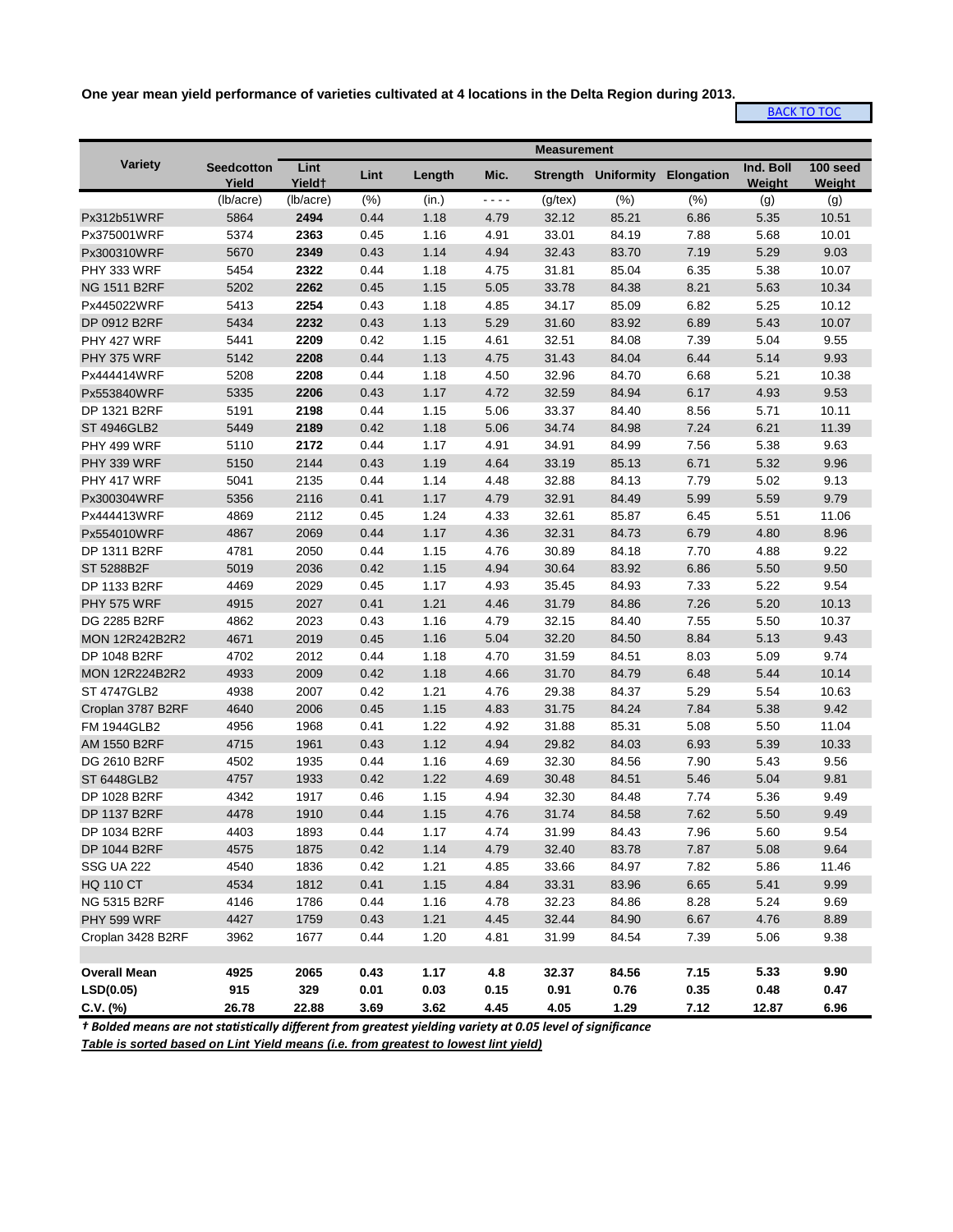**One year mean yield performance of varieties cultivated at 4 locations in the HILL Region during 2013.**

**[BACK TO TOC](#page-0-0)** 

|                       |                            |                            |      |        |        | <b>Measurement</b> |                                |      |                     |                    |
|-----------------------|----------------------------|----------------------------|------|--------|--------|--------------------|--------------------------------|------|---------------------|--------------------|
| Variety               | <b>Seedcotton</b><br>Yield | Lint<br>Yield <sup>+</sup> | Lint | Length | Mic.   |                    | Strength Uniformity Elongation |      | Ind. Boll<br>Weight | 100 seed<br>Weight |
|                       |                            | (lb/acre)                  | (% ) | (in.)  | $   -$ | $(g$ /tex $)$      | (% )                           | (% ) | (g)                 | (g)                |
| Px375001WRF           | 4054                       | 1748                       | 0.45 | 1.15   | 4.25   | 32.33              | 83.77                          | 7.48 | 5.69                | 9.29               |
| Px444414WRF           | 4122                       | 1724                       | 0.44 | 1.17   | 4.13   | 31.68              | 84.94                          | 6.77 | 5.98                | 10.32              |
| PHY 499 WRF           | 4038                       | 1713                       | 0.44 | 1.15   | 4.43   | 33.97              | 84.50                          | 7.36 | 5.81                | 9.29               |
| <b>PHY 375 WRF</b>    | 4002                       | 1693                       | 0.44 | 1.14   | 4.18   | 29.98              | 83.50                          | 6.73 | 5.69                | 9.58               |
| Px444413WRF           | 3933                       | 1677                       | 0.45 | 1.24   | 3.88   | 31.88              | 85.53                          | 6.54 | 5.97                | 10.64              |
| DP 0912 B2RF          | 4063                       | 1659                       | 0.43 | 1.11   | 4.59   | 30.63              | 83.74                          | 6.73 | 5.67                | 9.65               |
| Px312b51WRF           | 3997                       | 1658                       | 0.43 | 1.17   | 4.01   | 31.39              | 84.94                          | 6.78 | 5.28                | 9.69               |
| PHY 333 WRF           | 3900                       | 1645                       | 0.44 | 1.17   | 4.08   | 29.82              | 84.56                          | 6.33 | 5.74                | 9.43               |
| PHY 339 WRF           | 3988                       | 1626                       | 0.43 | 1.18   | 4.22   | 31.51              | 84.33                          | 6.98 | 5.76                | 9.51               |
| Px553840WRF           | 3940                       | 1611                       | 0.43 | 1.16   | 4.18   | 31.18              | 84.63                          | 6.06 | 5.07                | 8.98               |
| DP 1048 B2RF          | 3796                       | 1608                       | 0.45 | 1.15   | 4.28   | 29.87              | 83.77                          | 7.92 | 5.86                | 9.28               |
| DP 1321 B2RF          | 3827                       | 1597                       | 0.44 | 1.15   | 4.48   | 32.91              | 84.53                          | 8.33 | 5.94                | 9.83               |
| <b>PHY 575 WRF</b>    | 3997                       | 1595                       | 0.42 | 1.20   | 3.98   | 31.07              | 84.26                          | 7.03 | 5.50                | 9.34               |
| ST 6448GLB2           | 3864                       | 1583                       | 0.43 | 1.20   | 4.17   | 28.31              | 83.58                          | 5.78 | 5.25                | 9.22               |
| <b>NG 1511 B2RF</b>   | 3719                       | 1576                       | 0.45 | 1.15   | 4.46   | 32.63              | 83.98                          | 7.93 | 5.54                | 9.95               |
| Px554010WRF           | 3691                       | 1564                       | 0.44 | 1.15   | 3.89   | 30.53              | 84.23                          | 6.87 | 5.05                | 8.26               |
| <b>DP 1137 B2RF</b>   | 3687                       | 1549                       | 0.44 | 1.16   | 4.33   | 30.33              | 83.91                          | 7.53 | 6.08                | 9.47               |
| ST 5288B2F            | 3757                       | 1541                       | 0.43 | 1.14   | 4.35   | 30.12              | 83.44                          | 6.65 | 5.29                | 9.00               |
| Croplan 3787 B2RF     | 3583                       | 1530                       | 0.45 | 1.15   | 4.33   | 30.41              | 83.93                          | 7.93 | 6.43                | 8.98               |
| DP 1028 B2RF          | 3492                       | 1523                       | 0.46 | 1.12   | 4.45   | 30.69              | 84.02                          | 7.76 | 5.83                | 8.86               |
| Px445022WRF           | 3754                       | 1508                       | 0.42 | 1.18   | 4.26   | 32.32              | 84.48                          | 6.73 | 5.25                | 9.62               |
| ST 4747GLB2           | 3684                       | 1501                       | 0.43 | 1.20   | 4.15   | 27.73              | 83.59                          | 5.78 | 5.64                | 9.61               |
| DP 1133 B2RF          | 3443                       | 1489                       | 0.46 | 1.14   | 4.36   | 33.15              | 84.32                          | 6.88 | 5.42                | 8.88               |
| <b>NG 5315 B2RF</b>   | 3445                       | 1481                       | 0.45 | 1.15   | 4.32   | 30.82              | 84.12                          | 8.03 | 5.61                | 8.92               |
| Px300310WRF           | 3661                       | 1478                       | 0.42 | 1.12   | 4.13   | 31.34              | 83.10                          | 7.22 | 5.23                | 8.68               |
| <b>MON 12R242B2R2</b> | 3522                       | 1476                       | 0.44 | 1.14   | 4.37   | 30.60              | 84.14                          | 8.61 | 5.50                | 8.65               |
| Croplan 3428 B2RF     | 3481                       | 1457                       | 0.44 | 1.18   | 4.51   | 30.03              | 84.23                          | 7.19 | 5.46                | 9.08               |
| FM 1944GLB2           | 3693                       | 1429                       | 0.41 | 1.21   | 4.28   | 30.64              | 84.26                          | 5.29 | 6.08                | 10.64              |
| AM 1550 B2RF          | 3474                       | 1418                       | 0.43 | 1.12   | 4.22   | 28.98              | 83.58                          | 7.12 | 5.98                | 9.55               |
| <b>MON 12R224B2R2</b> | 3609                       | 1416                       | 0.41 | 1.17   | 3.86   | 30.23              | 83.98                          | 6.56 | 5.43                | 9.75               |
| <b>SSG UA 222</b>     | 3494                       | 1407                       | 0.42 | 1.22   | 4.03   | 32.61              | 84.37                          | 7.88 | 5.80                | 10.25              |
| DP 1034 B2RF          | 3314                       | 1400                       | 0.45 | 1.16   | 4.22   | 30.51              | 83.78                          | 7.69 | 6.02                | 9.05               |
| DG 2610 B2RF          | 3272                       | 1384                       | 0.44 | 1.16   | 4.29   | 31.05              | 84.41                          | 7.82 | 5.71                | 9.18               |
| DP 1311 B2RF          | 3289                       | 1378                       | 0.44 | 1.15   | 4.26   | 30.02              | 83.75                          | 7.41 | 5.27                | 8.52               |
| <b>PHY 599 WRF</b>    | 3292                       | 1377                       | 0.44 | 1.18   | 3.93   | 30.80              | 84.17                          | 6.38 | 4.91                | 8.42               |
| <b>HQ 110 CT</b>      | 3431                       | 1374                       | 0.42 | 1.14   | 4.32   | 31.43              | 83.54                          | 6.37 | 5.29                | 9.45               |
| <b>ST 4946GLB2</b>    | 3504                       | 1369                       | 0.41 | 1.18   | 4.14   | 33.04              | 84.81                          | 7.18 | 6.27                | 10.80              |
| DG 2285 B2RF          | 3427                       | 1361                       | 0.42 | 1.19   | 4.05   | 31.03              | 84.67                          | 7.63 | 6.24                | 9.76               |
| PHY 427 WRF           | 3375                       | 1343                       | 0.42 | 1.15   | 4.04   | 32.18              | 83.93                          | 7.18 | 5.44                | 9.20               |
| PHY 417 WRF           | 3230                       | 1338                       | 0.44 | 1.15   | 3.69   | 31.49              | 83.98                          | 7.24 | 5.26                | 8.30               |
| Px300304WRF           | 3400                       | 1337                       | 0.41 | 1.15   | 4.04   | 31.72              | 83.73                          | 5.74 | 5.60                | 9.32               |
| DP 1044 B2RF          | 3354                       | 1315                       | 0.41 | 1.14   | 3.98   | 32.00              | 83.74                          | 7.52 | 5.26                | 9.00               |
|                       |                            |                            |      |        |        |                    |                                |      |                     |                    |
| <b>Overall Mean</b>   | 3657                       | 1511                       | 0.43 | 1.16   | 4.19   | 31.07              | 84.11                          | 7.06 | 5.62                | 9.36               |
| LSD(0.05)             | 675                        | 277                        | 0.01 | 0.02   | 0.27   | 1.32               | 0.76                           | 0.49 | 1.22                | 0.61               |
| $C.V.$ (%)            | 26.6                       | 26.37                      | 4.46 | 2.39   | 8.05   | 5.28               | 1.12                           | 8.74 | 28.35               | 8.49               |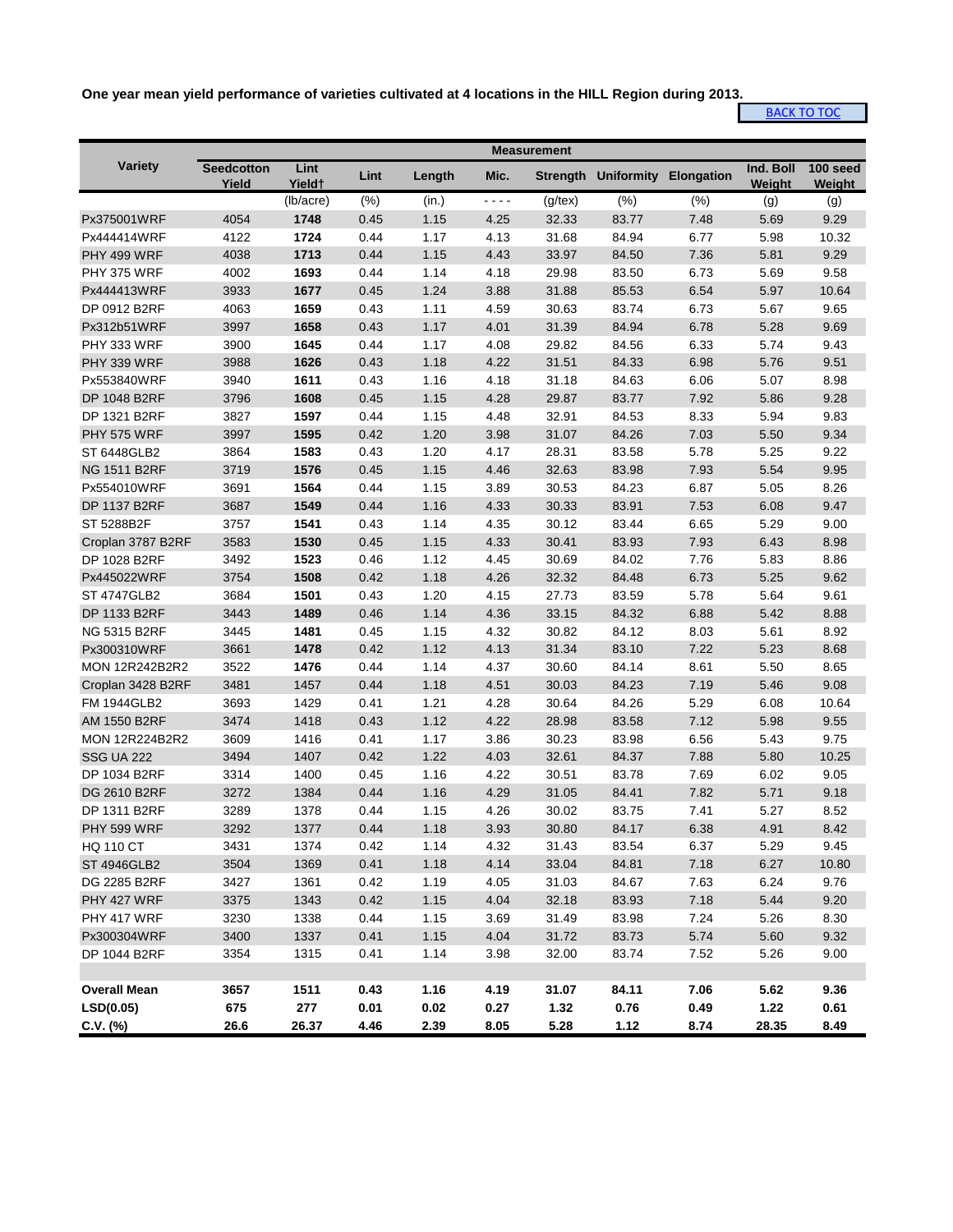**Mean yield performance and fiber characteristics for cotton varieties cultivated on an non-irrigated Dubbs very fine sandy loam on Cliff Heaton Farms near Clarksdale, MS during 2013.** *Trial Facilitator: Dr. Bobby Golden*

**[BACK TO TOC](#page-0-0)** 

|                       |                            |                            |      |        |         | <b>Measurement</b> |                                |      |                     |                    |
|-----------------------|----------------------------|----------------------------|------|--------|---------|--------------------|--------------------------------|------|---------------------|--------------------|
| <b>Variety</b>        | <b>Seedcotton</b><br>Yield | Lint<br>Yield <sup>+</sup> | Lint | Length | Mic.    |                    | Strength Uniformity Elongation |      | Ind. Boll<br>Weight | 100 seed<br>Weight |
|                       | (lb/acre)                  | (lb/acre)                  | (% ) | (in.)  | - - - - | $(g$ /tex $)$      | (% )                           | (% ) | (g)                 | (g)                |
| Px312b51WRF           | 7638                       | 3039                       | 0.42 | 1.22   | 4.88    | 32.70              | 85.95                          | 6.75 | 6.05                | 10.95              |
| Px300310WRF           | 7520                       | 2949                       | 0.41 | 1.16   | 5.00    | 33.03              | 84.38                          | 6.93 | 6.63                | 8.93               |
| Px375001WRF           | 6973                       | 2943                       | 0.44 | 1.19   | 4.90    | 34.53              | 84.50                          | 7.30 | 5.85                | 10.35              |
| PHY 333 WRF           | 7278                       | 2925                       | 0.42 | 1.21   | 4.68    | 31.80              | 85.55                          | 6.25 | 5.55                | 9.98               |
| DP 0912 B2RF          | 7539                       | 2915                       | 0.41 | 1.17   | 5.28    | 32.95              | 84.85                          | 6.75 | 6.20                | 9.98               |
| <b>NG 1511 B2RF</b>   | 6938                       | 2879                       | 0.44 | 1.19   | 4.98    | 35.55              | 85.23                          | 8.08 | 6.23                | 10.35              |
| ST 5288B2F            | 7298                       | 2866                       | 0.41 | 1.21   | 4.68    | 32.20              | 84.88                          | 6.85 | 5.70                | 9.23               |
| ST 4946GLB2           | 7446                       | 2815                       | 0.40 | 1.23   | 5.08    | 35.50              | 85.85                          | 6.78 | 7.40                | 11.48              |
| Px444414WRF           | 7037                       | 2807                       | 0.42 | 1.23   | 4.40    | 34.35              | 85.88                          | 6.35 | 5.85                | 10.18              |
| DP 1133 B2RF          | 6726                       | 2787                       | 0.44 | 1.20   | 4.85    | 36.65              | 85.58                          | 7.60 | 5.68                | 9.25               |
| PHY 427 WRF           | 7101                       | 2713                       | 0.40 | 1.18   | 4.65    | 32.95              | 84.38                          | 7.25 | 5.53                | 9.45               |
| PHY 339 WRF           | 6913                       | 2712                       | 0.41 | 1.22   | 4.55    | 34.40              | 85.85                          | 6.28 | 5.80                | 10.28              |
| PHY 375 WRF           | 6495                       | 2708                       | 0.44 | 1.15   | 4.78    | 31.58              | 84.53                          | 6.05 | 5.73                | 9.85               |
| DG 2610 B2RF          | 6544                       | 2693                       | 0.43 | 1.20   | 4.68    | 33.93              | 85.43                          | 7.75 | 5.90                | 9.55               |
| <b>ST 4747GLB2</b>    | 6884                       | 2670                       | 0.41 | 1.25   | 4.60    | 31.48              | 85.35                          | 4.75 | 6.48                | 9.98               |
| <b>DP 1137 B2RF</b>   | 6307                       | 2614                       | 0.44 | 1.18   | 4.65    | 32.18              | 84.95                          | 7.45 | 5.40                | 9.05               |
| PHY 599 WRF           | 6549                       | 2614                       | 0.42 | 1.26   | 4.25    | 33.25              | 86.15                          | 6.68 | 5.50                | 8.20               |
| DP 1311 B2RF          | 6519                       | 2610                       | 0.42 | 1.19   | 4.80    | 31.38              | 85.00                          | 7.78 | 5.45                | 9.18               |
| <b>MON 12R242B2R2</b> | 6307                       | 2598                       | 0.43 | 1.20   | 4.83    | 32.90              | 85.03                          | 8.70 | 5.23                | 8.53               |
| Px445022WRF           | 6711                       | 2598                       | 0.41 | 1.24   | 4.85    | 36.00              | 86.30                          | 6.93 | 5.93                | 10.30              |
| Px554010WRF           | 6450                       | 2577                       | 0.42 | 1.25   | 4.08    | 34.03              | 86.08                          | 6.83 | 5.50                | 8.78               |
| PHY 417 WRF           | 6524                       | 2575                       | 0.42 | 1.23   | 4.45    | 34.13              | 86.18                          | 6.18 | 5.35                | 8.98               |
| Px553840WRF           | 6820                       | 2575                       | 0.40 | 1.17   | 4.58    | 33.88              | 84.58                          | 7.38 | 5.70                | 9.30               |
| Croplan 3787 B2RF     | 6258                       | 2572                       | 0.44 | 1.19   | 4.88    | 32.75              | 85.03                          | 7.68 | 5.85                | 9.43               |
| Px300304WRF           | 6736                       | 2561                       | 0.40 | 1.23   | 4.85    | 32.85              | 85.25                          | 6.03 | 6.23                | 10.33              |
| DP 1048 B2RF          | 6386                       | 2543                       | 0.42 | 1.23   | 4.70    | 32.58              | 85.43                          | 8.38 | 5.55                | 9.60               |
| PHY 499 WRF           | 6278                       | 2537                       | 0.43 | 1.20   | 4.63    | 35.10              | 85.88                          | 7.50 | 6.03                | 9.40               |
| <b>HQ 110 CT</b>      | 6603                       | 2531                       | 0.40 | 1.18   | 4.80    | 34.43              | 84.58                          | 6.65 | 6.10                | 9.58               |
| DP 1321 B2RF          | 6219                       | 2506                       | 0.43 | 1.19   | 5.15    | 35.20              | 85.25                          | 8.58 | 6.13                | 10.53              |
| AM 1550 B2RF          | 6288                       | 2463                       | 0.41 | 1.16   | 4.85    | 30.23              | 84.95                          | 6.53 | 5.90                | 10.25              |
| DP 1028 B2RF          | 5805                       | 2455                       | 0.45 | 1.18   | 4.83    | 33.38              | 85.38                          | 8.35 | 5.80                | 8.78               |
| NG 5315 B2RF          | 5938                       | 2449                       | 0.43 | 1.19   | 4.68    | 33.28              | 85.30                          | 7.95 | 5.75                | 9.75               |
| <b>MON 12R224B2R2</b> | 6411                       | 2433                       | 0.40 | 1.21   | 4.68    | 33.03              | 85.45                          | 6.25 | 6.13                | 10.18              |
| <b>PHY 575 WRF</b>    | 6332                       | 2431                       | 0.40 | 1.23   | 4.50    | 32.45              | 85.85                          | 7.28 | 5.63                | 10.20              |
| Px444413WRF           | 5982                       | 2418                       | 0.43 | 1.29   | 4.43    | 33.73              | 86.53                          | 6.40 | 6.08                | 11.55              |
| ST 6448GLB2           | 6169                       | 2403                       | 0.41 | 1.25   | 4.50    | 31.08              | 85.00                          | 5.35 | 5.50                | 9.25               |
| DG 2285 B2RF          | 6056                       | 2378                       | 0.41 | 1.22   | 4.78    | 33.58              | 85.18                          | 7.28 | 5.95                | 10.40              |
| <b>FM 1944GLB2</b>    | 6155                       | 2360                       | 0.40 | 1.27   | 4.95    | 33.53              | 86.15                          | 4.90 | 6.03                | 11.08              |
| <b>SSG UA 222</b>     | 5829                       | 2274                       | 0.41 | 1.25   | 5.00    | 34.13              | 85.88                          | 7.50 | 6.80                | 11.30              |
| DP 1044 B2RF          | 5775                       | 2231                       | 0.41 | 1.16   | 4.73    | 33.43              | 83.88                          | 7.98 | 5.48                | 9.18               |
| Croplan 3428 B2RF     | 5322                       | 2148                       | 0.43 | 1.24   | 4.70    | 32.53              | 85.73                          | 8.05 | 5.33                | 9.13               |
| DP 1034 B2RF          | 5578                       | 2067                       | 0.43 | 1.20   | 4.68    | 32.93              | 84.93                          | 8.03 | 6.05                | 9.40               |
|                       |                            |                            |      |        |         |                    |                                |      |                     |                    |
| <b>Overall Mean</b>   | 6539                       | 2597                       | 0.42 | 1.21   | 4.73    | 33.37              | 85.33                          | 7.05 | 5.88                | 9.79               |
| LSD(0.05)             | 987                        | 340                        | 0.01 | 0.04   | 0.27    | 1.41               | 1.10                           | 0.67 | 0.72                | 0.83               |
| $C.V.$ (%)            | 10.78                      | 10.94                      | 2.29 | 2.29   | 4.13    | 3.02               | 0.92                           | 6.81 | 8.77                | 6.09               |

*† Bolded means are not statistically different from greatest yielding variety at 0.05 level of significance*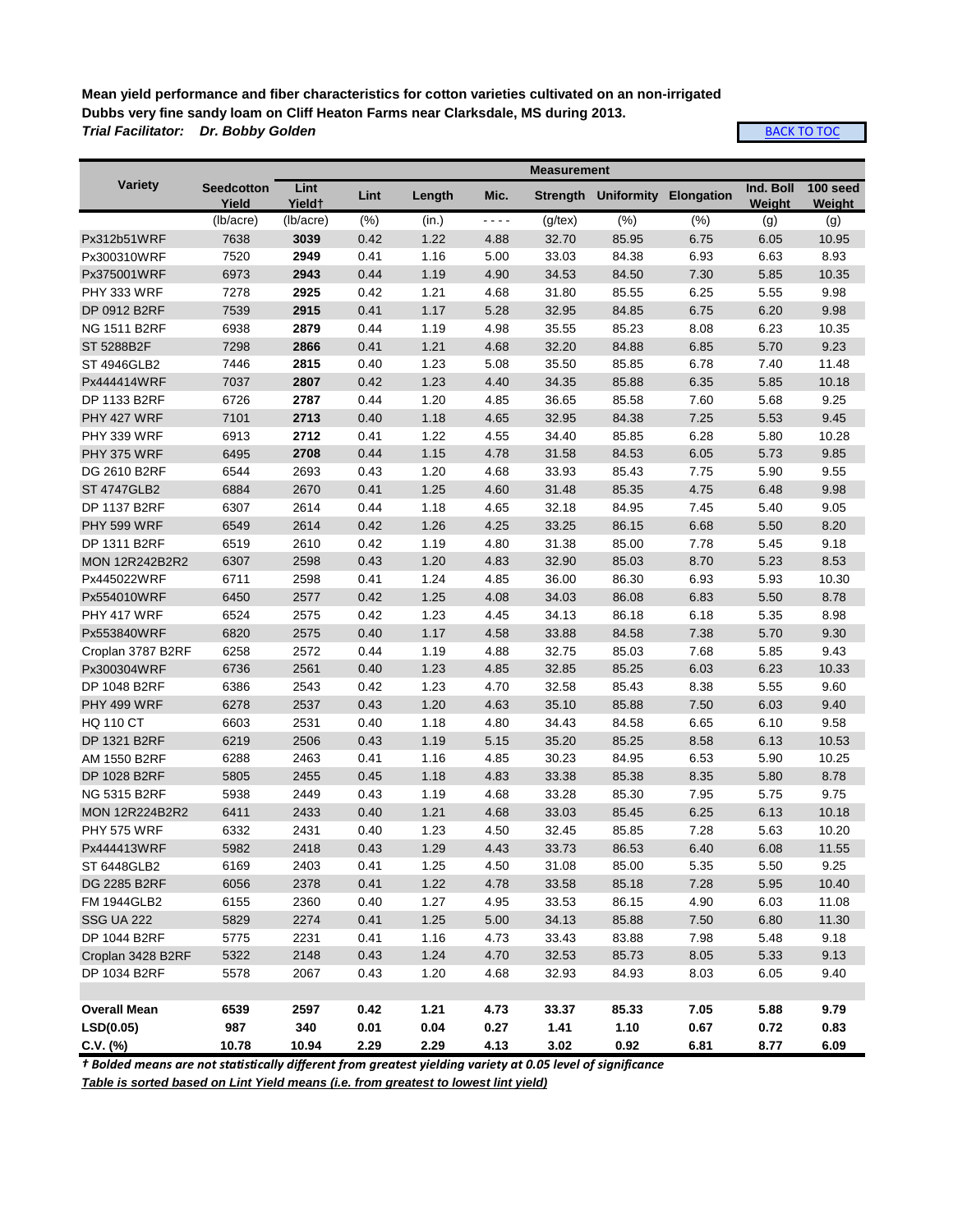**Mean yield performance and fiber characteristics for OVT cotton varieties cultivated on a non-irrigated Tensas silty clay loam on Mark Kimmel farms near Itta Bena, MS during 2013** *Trial Facilitator: Dr. Bobby Golden*

**[BACK TO TOC](#page-0-0)** 

|                       |                            |                            |      |        |           | <b>Measurement</b> |       |                              |                     |                    |
|-----------------------|----------------------------|----------------------------|------|--------|-----------|--------------------|-------|------------------------------|---------------------|--------------------|
| <b>Variety</b>        | <b>Seedcotton</b><br>Yield | Lint<br>Yield <sup>+</sup> | Lint | Length | Mic.      | Strength           |       | <b>Uniformity Elongation</b> | Ind. Boll<br>Weight | 100 seed<br>Weight |
|                       | (lb/acre)                  | (lb/acre)                  | (%)  | (in.)  | $- - - -$ | $(g$ /tex $)$      | (% )  | (% )                         | (g)                 | (g)                |
| Px312b51WRF           | 5149                       | 2353                       | 0.46 | 1.13   | 4.88      | 31.58              | 84.08 | 6.68                         | 5.50                | 9.70               |
| <b>NG 1511 B2RF</b>   | 4834                       | 2207                       | 0.46 | 1.09   | 5.15      | 32.80              | 83.65 | 8.50                         | 5.75                | 10.05              |
| DP 1048 B2RF          | 4883                       | 2204                       | 0.45 | 1.16   | 4.80      | 30.40              | 83.63 | 8.28                         | 5.18                | 9.45               |
| DP 1321 B2RF          | 4967                       | 2200                       | 0.44 | 1.11   | 5.23      | 32.83              | 83.15 | 8.73                         | 5.38                | 9.35               |
| Px445022WRF           | 4721                       | 2146                       | 0.45 | 1.12   | 5.00      | 33.08              | 83.40 | 6.95                         | 4.78                | 9.85               |
| Px300310WRF           | 4809                       | 2127                       | 0.44 | 1.11   | 5.15      | 30.83              | 82.03 | 7.40                         | 5.13                | 8.88               |
| Px444414WRF           | 4548                       | 2110                       | 0.46 | 1.11   | 4.65      | 31.53              | 83.18 | 7.13                         | 5.20                | 9.80               |
| Px375001WRF           | 4607                       | 2106                       | 0.46 | 1.11   | 5.00      | 31.30              | 83.35 | 8.03                         | 5.68                | 9.08               |
| DP 1311 B2RF          | 4593                       | 2083                       | 0.45 | 1.12   | 4.83      | 31.25              | 84.10 | 7.90                         | 4.90                | 8.98               |
| Px444413WRF           | 4336                       | 2081                       | 0.48 | 1.17   | 4.50      | 31.05              | 84.83 | 6.68                         | 5.48                | 9.60               |
| PHY 333 WRF           | 4474                       | 2029                       | 0.45 | 1.14   | 4.93      | 31.05              | 83.85 | 6.88                         | 6.05                | 9.83               |
| DP 0912 B2RF          | 4597                       | 2028                       | 0.44 | 1.06   | 5.30      | 30.00              | 81.95 | 7.10                         | 5.00                | 9.50               |
| Croplan 3787 B2RF     | 4499                       | 2023                       | 0.45 | 1.12   | 4.90      | 30.85              | 83.30 | 8.00                         | 5.28                | 9.28               |
| ST 4946GLB2           | 4632                       | 2004                       | 0.43 | 1.13   | 5.08      | 34.10              | 83.70 | 7.48                         | 6.13                | 9.73               |
| <b>FM 1944GLB2</b>    | 4642                       | 1999                       | 0.43 | 1.17   | 4.85      | 29.85              | 83.63 | 5.35                         | 5.50                | 9.73               |
| PHY 499 WRF           | 4445                       | 1990                       | 0.45 | 1.13   | 5.03      | 33.23              | 83.85 | 7.88                         | 5.13                | 9.15               |
| PHY 339 WRF           | 4459                       | 1978                       | 0.44 | 1.16   | 4.73      | 32.95              | 83.93 | 7.13                         | 5.15                | 9.15               |
| DG 2610 B2RF          | 4390                       | 1976                       | 0.45 | 1.11   | 4.83      | 30.58              | 83.15 | 8.05                         | 5.55                | 9.20               |
| DP 1034 B2RF          | 4450                       | 1975                       | 0.44 | 1.16   | 4.75      | 31.78              | 83.83 | 8.00                         | 5.33                | 9.68               |
| PHY 427 WRF           | 4450                       | 1964                       | 0.44 | 1.10   | 4.80      | 31.23              | 83.10 | 7.60                         | 4.70                | 9.43               |
| PHY 375 WRF           | 4450                       | 1944                       | 0.44 | 1.12   | 4.88      | 30.40              | 83.38 | 7.00                         | 5.13                | 9.65               |
| DP 1044 B2RF          | 4504                       | 1944                       | 0.43 | 1.09   | 4.88      | 32.05              | 83.33 | 8.10                         | 4.60                | 9.55               |
| <b>MON 12R242B2R2</b> | 4233                       | 1919                       | 0.45 | 1.13   | 5.15      | 31.68              | 83.90 | 9.00                         | 5.08                | 9.88               |
| <b>MON 12R224B2R2</b> | 4459                       | 1915                       | 0.43 | 1.14   | 4.78      | 30.45              | 83.25 | 6.55                         | 5.05                | 9.73               |
| DP 1028 B2RF          | 4085                       | 1908                       | 0.47 | 1.12   | 5.05      | 31.10              | 83.10 | 7.88                         | 5.48                | 9.80               |
| Px553840WRF           | 4164                       | 1877                       | 0.45 | 1.09   | 5.10      | 31.85              | 83.35 | 6.10                         | 4.70                | 9.48               |
| ST 5288B2F            | 4351                       | 1857                       | 0.43 | 1.11   | 5.05      | 29.23              | 82.73 | 7.25                         | 5.43                | 9.50               |
| Px300304WRF           | 4479                       | 1843                       | 0.41 | 1.12   | 4.83      | 32.30              | 83.80 | 5.70                         | 5.38                | 9.25               |
| <b>DP 1137 B2RF</b>   | 4198                       | 1842                       | 0.44 | 1.12   | 4.80      | 31.85              | 83.93 | 7.58                         | 5.45                | 9.20               |
| DG 2285 B2RF          | 4464                       | 1839                       | 0.45 | 1.09   | 4.80      | 31.03              | 82.80 | 7.78                         | 5.53                | 9.58               |
| Px554010WRF           | 4026                       | 1839                       | 0.46 | 1.11   | 4.83      | 30.50              | 83.20 | 7.10                         | 4.53                | 9.25               |
| PHY 417 WRF           | 4016                       | 1829                       | 0.46 | 1.11   | 4.58      | 32.45              | 83.28 | 8.60                         | 5.05                | 9.23               |
| <b>PHY 575 WRF</b>    | 4341                       | 1808                       | 0.42 | 1.17   | 4.63      | 31.08              | 83.90 | 7.25                         | 5.33                | 9.70               |
| <b>NG 5315 B2RF</b>   | 3903                       | 1782                       | 0.46 | 1.13   | 4.95      | 31.28              | 84.25 | 8.25                         | 5.40                | 9.38               |
| DP 1133 B2RF          | 3962                       | 1774                       | 0.45 | 1.14   | 4.95      | 34.33              | 83.88 | 7.60                         | 5.05                | 9.68               |
| <b>SSG UA 222</b>     | 4179                       | 1750                       | 0.42 | 1.19   | 4.78      | 33.38              | 84.63 | 7.70                         | 5.50                | 11.55              |
| <b>ST 6448GLB2</b>    | 4075                       | 1727                       | 0.42 | 1.18   | 4.95      | 29.65              | 84.23 | 5.60                         | 5.08                | 9.55               |
| AM 1550 B2RF          | 3932                       | 1711                       | 0.44 | 1.08   | 5.03      | 29.48              | 82.95 | 7.28                         | 5.65                | 10.05              |
| Croplan 3428 B2RF     | 3666                       | 1616                       | 0.44 | 1.18   | 4.83      | 31.85              | 83.60 | 7.08                         | 4.85                | 9.18               |
| <b>HQ 110 CT</b>      | 3794                       | 1588                       | 0.42 | 1.12   | 4.93      | 32.73              | 83.18 | 6.83                         | 5.10                | 9.65               |
| <b>ST 4747GLB2</b>    | 3568                       | 1559                       | 0.44 | 1.15   | 4.98      | 26.95              | 83.30 | 5.98                         | 5.20                | 10.18              |
| PHY 599 WRF           | 3385                       | 1500                       | 0.44 | 1.16   | 4.90      | 31.28              | 83.88 | 6.88                         | 4.65                | 9.08               |
|                       |                            |                            |      |        |           |                    |       |                              |                     |                    |
| <b>Overall Mean</b>   | 4350                       | 1928                       | 0.44 | 1.13   | 4.90      | 31.41              | 83.51 | 7.35                         | 5.24                | 9.56               |
| LSD(0.05)             | 505                        | 231                        | 0.18 | 0.04   | 0.22      | 1.38               | 0.99  | 0.59                         | 0.54                | 0.74               |
| $C.V.$ (%)            | 8.30                       | 8.51                       | 2.88 | 2.29   | 3.20      | 3.15               | 0.85  | 5.78                         | 7.34                | 5.52               |

*† Bolded means are not statistically different from greatest yielding variety at 0.05 level of significance*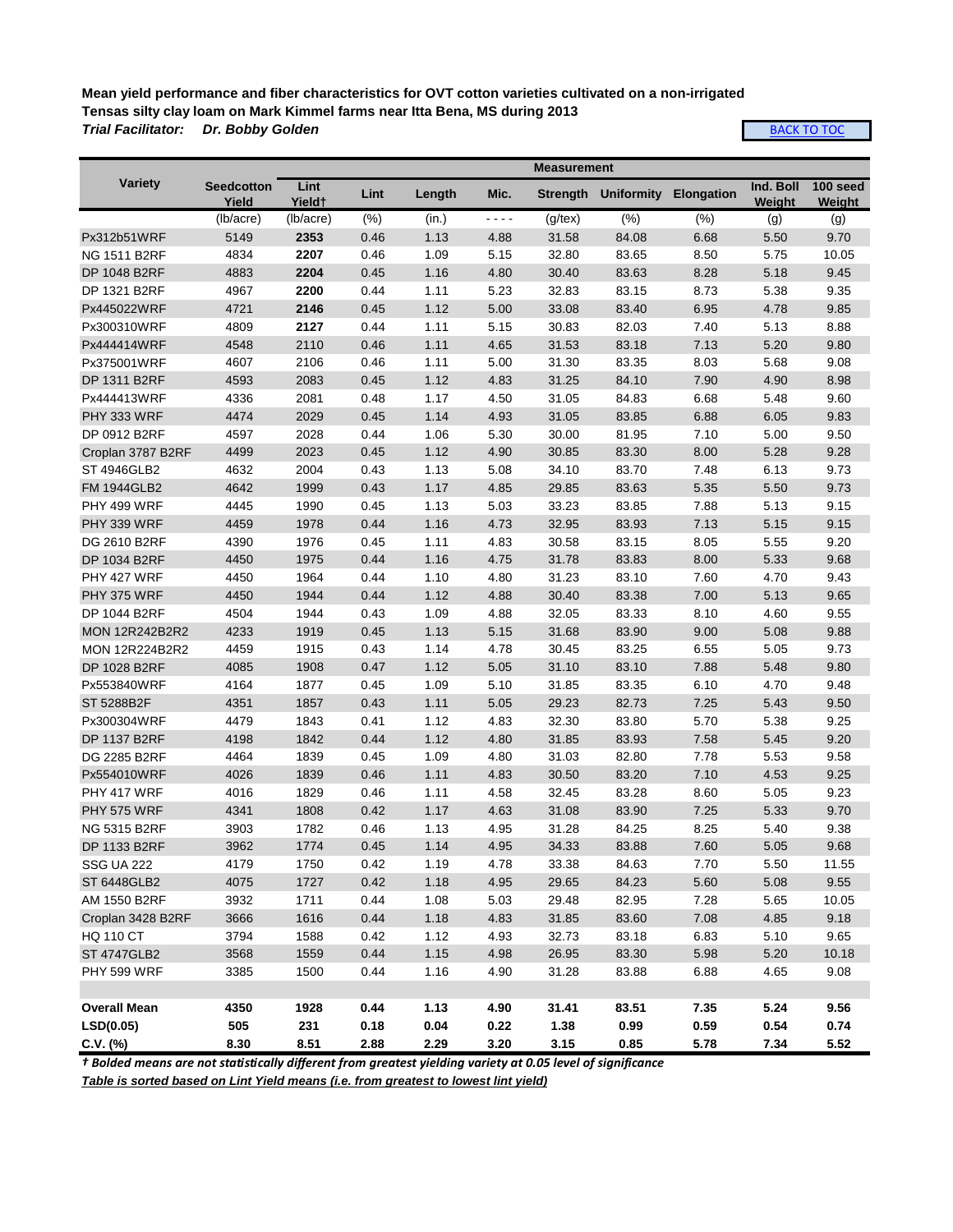**Mean yield performance and fiber characteristics for OVT cotton varieties cultivated on a non-irrigated Brooksville Silty Clay at the BlackBelt Branch Experiment Station during 2013** *Trial Facilitator: Dr. Darrin Dodds*

**[BACK TO TOC](#page-0-0)** 

|                       |                            |                |      |        |      | <b>Measurement</b> |       |                                       |                     |                    |
|-----------------------|----------------------------|----------------|------|--------|------|--------------------|-------|---------------------------------------|---------------------|--------------------|
| <b>Variety</b>        | <b>Seedcotton</b><br>Yield | Lint<br>Yieldt | Lint | Length | Mic. |                    |       | <b>Strength Uniformity Elongation</b> | Ind. Boll<br>Weight | 100 seed<br>Weight |
|                       | (lb/acre)                  | (lb/acre)      | (% ) | (in.)  | ---- | $(g$ /tex $)$      | (% )  | (% )                                  | (g)                 | (g)                |
| PHY 375 WRF           | 3829                       | 1723           | 0.45 | 1.12   | 4.03 | 28.78              | 83.03 | 6.63                                  | 4.30                | 9.05               |
| DP 1048 B2RF          | 3375                       | 1676           | 0.45 | 1.13   | 3.95 | 28.68              | 82.80 | 7.63                                  | 5.10                | 8.80               |
| Px375001WRF           | 3696                       | 1665           | 0.45 | 1.15   | 3.85 | 30.23              | 83.10 | 7.20                                  | 4.20                | 8.65               |
| Px444413WRF           | 3587                       | 1606           | 0.45 | 1.23   | 3.70 | 30.50              | 84.63 | 6.35                                  | 4.70                | 10.50              |
| ST 5288B2F            | 3641                       | 1587           | 0.44 | 1.13   | 4.10 | 28.55              | 82.85 | 6.48                                  | 4.35                | 8.85               |
| Px444414WRF           | 3632                       | 1587           | 0.44 | 1.15   | 3.85 | 28.93              | 84.40 | 6.85                                  | 4.30                | 9.45               |
| <b>PHY 575 WRF</b>    | 3412                       | 1580           | 0.43 | 1.19   | 3.85 | 30.25              | 83.93 | 7.20                                  | 4.25                | 8.60               |
| Px553840WRF           | 3703                       | 1574           | 0.43 | 1.14   | 4.18 | 29.70              | 84.00 | 5.88                                  | 4.30                | 10.25              |
| PHY 499 WRF           | 3631                       | 1566           | 0.43 | 1.14   | 4.20 | 32.03              | 84.13 | 6.90                                  | 4.35                | 8.55               |
| PHY 339 WRF           | 3580                       | 1552           | 0.43 | 1.16   | 3.95 | 29.58              | 83.73 | 7.35                                  | 4.15                | 8.95               |
| Px312b51WRF           | 3428                       | 1500           | 0.44 | 1.17   | 3.60 | 29.78              | 84.78 | 6.83                                  | 4.10                | 9.70               |
| Px300310WRF           | 3465                       | 1475           | 0.43 | 1.11   | 3.93 | 29.63              | 82.83 | 6.90                                  | 4.45                | 8.15               |
| PHY 333 WRF           | 3398                       | 1472           | 0.43 | 1.16   | 3.68 | 27.90              | 84.13 | 6.40                                  | 4.00                | 8.80               |
| Px554010WRF           | 3262                       | 1461           | 0.45 | 1.12   | 3.73 | 28.53              | 83.40 | 7.15                                  | 3.85                | 8.45               |
| <b>PHY 599 WRF</b>    | 3215                       | 1441           | 0.45 | 1.14   | 3.95 | 28.85              | 82.93 | 7.05                                  | 4.25                | 7.90               |
| PHY 427 WRF           | 2975                       | 1437           | 0.43 | 1.14   | 3.85 | 30.93              | 82.90 | 6.95                                  | 4.35                | 8.40               |
| ST 6448GLB2           | 3203                       | 1437           | 0.45 | 1.16   | 3.90 | 25.98              | 82.43 | 5.85                                  | 4.10                | 8.15               |
| <b>NG 1511 B2RF</b>   | 3178                       | 1434           | 0.45 | 1.14   | 4.05 | 31.23              | 83.38 | 7.88                                  | 4.20                | 9.20               |
| Croplan 3428 B2RF     | 3146                       | 1427           | 0.45 | 1.16   | 4.48 | 28.73              | 83.63 | 7.55                                  | 4.55                | 9.15               |
| DP 0912 B2RF          | 3216                       | 1375           | 0.43 | 1.08   | 4.38 | 28.70              | 83.53 | 6.20                                  | 3.90                | 9.25               |
| DP 1028 B2RF          | 2925                       | 1374           | 0.47 | 1.10   | 4.20 | 29.18              | 83.33 | 7.75                                  | 4.60                | 8.00               |
| <b>FM 1944GLB2</b>    | 3394                       | 1353           | 0.40 | 1.18   | 4.00 | 28.78              | 83.28 | 5.23                                  | 4.60                | 10.55              |
| DP 1311 B2RF          | 3026                       | 1351           | 0.45 | 1.13   | 3.95 | 27.63              | 82.65 | 7.40                                  | 3.90                | 8.50               |
| AM 1550 B2RF          | 3158                       | 1345           | 0.43 | 1.10   | 3.88 | 27.75              | 82.53 | 7.28                                  | 4.30                | 9.45               |
| <b>NG 5315 B2RF</b>   | 2891                       | 1321           | 0.46 | 1.11   | 4.18 | 29.20              | 83.15 | 7.83                                  | 4.60                | 7.60               |
| Px300304WRF           | 3188                       | 1285           | 0.40 | 1.14   | 3.75 | 29.30              | 83.35 | 5.65                                  | 4.50                | 8.90               |
| <b>HQ 110 CT</b>      | 3008                       | 1281           | 0.43 | 1.11   | 4.08 | 28.95              | 82.55 | 6.25                                  | 3.90                | 8.90               |
| DG 2610 B2RF          | 2851                       | 1272           | 0.45 | 1.15   | 4.20 | 30.23              | 84.15 | 7.63                                  | 4.75                | 9.25               |
| <b>MON 12R224B2R2</b> | 3060                       | 1263           | 0.41 | 1.16   | 3.40 | 28.63              | 83.15 | 6.45                                  | 3.90                | 8.95               |
| DP 1133 B2RF          | 2743                       | 1256           | 0.46 | 1.14   | 4.20 | 31.50              | 83.90 | 6.35                                  | 4.45                | 8.75               |
| <b>DP 1137 B2RF</b>   | 2796                       | 1236           | 0.44 | 1.16   | 4.08 | 29.43              | 83.50 | 6.85                                  | 4.60                | 9.70               |
| DP 1321 B2RF          | 2799                       | 1235           | 0.44 | 1.14   | 4.03 | 31.63              | 83.83 | 7.63                                  | 4.05                | 9.05               |
| <b>MON 12R242B2R2</b> | 2822                       | 1214           | 0.43 | 1.12   | 3.98 | 28.80              | 83.28 | 8.60                                  | 4.30                | 8.20               |
| Croplan 3787 B2RF     | 2619                       | 1211           | 0.46 | 1.12   | 4.05 | 29.25              | 82.50 | 7.75                                  | 4.45                | 8.55               |
| Px445022WRF           | 2981                       | 1197           | 0.40 | 1.17   | 3.78 | 29.65              | 83.73 | 6.85                                  | 3.80                | 8.95               |
| DP 1044 B2RF          | 2895                       | 1177           | 0.41 | 1.14   | 3.73 | 31.43              | 83.43 | 7.30                                  | 4.30                | 8.50               |
| ST 4747GLB2           | 2757                       | 1143           | 0.41 | 1.20   | 3.60 | 26.53              | 83.28 | 5.83                                  | 4.20                | 8.85               |
| <b>SSG UA 222</b>     | 2774                       | 1142           | 0.41 | 1.21   | 3.53 | 30.78              | 83.13 | 7.63                                  | 3.85                | 9.50               |
| <b>ST 4946GLB2</b>    | 2843                       | 1140           | 0.40 | 1.17   | 3.80 | 31.30              | 84.43 | 6.93                                  | 5.00                | 10.45              |
| PHY 417 WRF           | 2554                       | 1122           | 0.44 | 1.13   | 3.48 | 28.93              | 83.25 | 7.13                                  | 3.95                | 7.65               |
| DP 1034 B2RF          | 2403                       | 1066           | 0.44 | 1.16   | 4.03 | 29.63              | 83.23 | 7.08                                  | 4.65                | 9.15               |
| DG 2285 B2RF          | 2549                       | 958            | 0.38 | 1.17   | 3.53 | 29.95              | 83.50 | 7.30                                  | 4.10                | 8.75               |
|                       |                            |                |      |        |      |                    |       |                                       |                     |                    |
| <b>Overall Mean</b>   | 3133                       | 1366           | 0.43 | 1.14   | 3.91 | 29.42              | 83.42 | 6.94                                  | 4.3                 | 8.93               |
| LSD(0.05)             | 599                        | 244            | 0.16 | 0.03   | 0.35 | 1.29               | 1.77  | 0.8                                   | 0.62                | 1.16               |
| $C.V.$ (%)            | 13.67                      | 12.62          | 2.71 | 1.94   | 6.39 | 3.14               | 1.01  | 8.23                                  | 7.11                | 6.47               |

*† Bolded means are not statistically different from greatest yielding variety at 0.05 level of significance*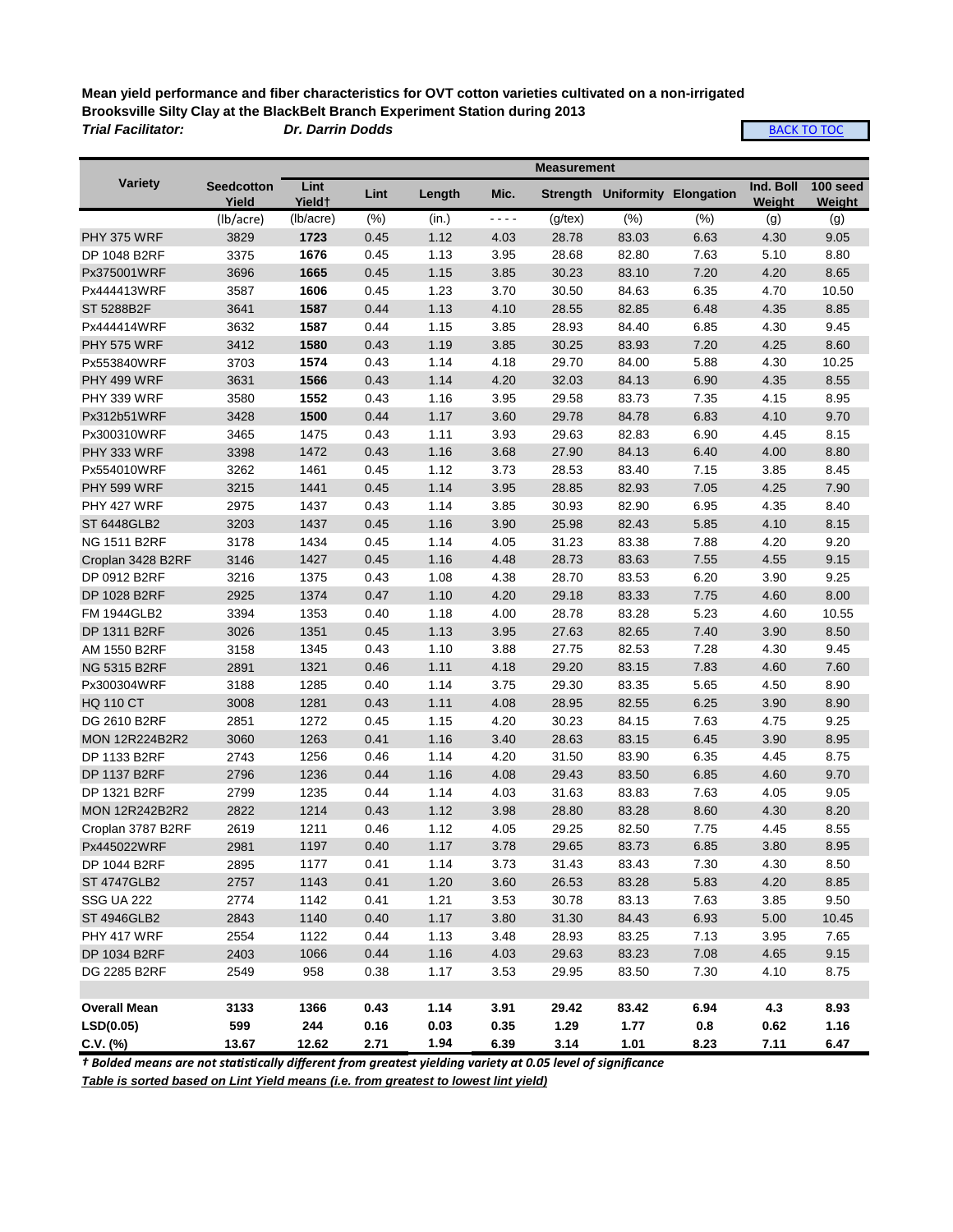**Mean yield performance and fiber characteristics for cotton varieties cultivated on an irrigated Falaya Silt Loam on Pace Perry Farms near Senatobia, MS during 2013** *Trial Facilitator: Dr. Mark Shankle*

**[BACK TO TOC](#page-0-0)** 

|                       |                                   |                |      |        |      | <b>Measurement</b> |                                |      |                            |                    |
|-----------------------|-----------------------------------|----------------|------|--------|------|--------------------|--------------------------------|------|----------------------------|--------------------|
| <b>Variety</b>        | <b>Seedcotton</b><br><u>Yield</u> | Lint<br>Yieldt | Lint | Length | Mic. |                    | Strength Uniformity Elongation |      | Ind. Boll<br><b>Weight</b> | 100 seed<br>Weight |
|                       | (lb/acre)                         | (lb/acre)      | (% ) | (in.)  | ---- | $(g$ /tex)         | (% )                           | (% ) | (g)                        | (g)                |
| Px312b51WRF           | 5612                              | 2472           | 0.42 | 1.20   | 4.03 | 31.55              | 85.08                          | 6.70 | 4.33                       | 10.65              |
| Px375001WRF           | 5162                              | 2431           | 0.45 | 1.18   | 4.33 | 32.90              | 84.30                          | 7.43 | 5.53                       | 10.33              |
| <b>DP 1321 B2RF</b>   | 5015                              | 2429           | 0.42 | 1.16   | 4.50 | 33.13              | 85.10                          | 8.28 | 5.48                       | 10.63              |
| Px444414WRF           | 5316                              | 2375           | 0.42 | 1.20   | 3.98 | 31.65              | 85.10                          | 6.45 | 5.35                       | 11.10              |
| PHY 333 WRF           | 5153                              | 2345           | 0.43 | 1.20   | 4.23 | 30.15              | 84.78                          | 6.30 | 5.13                       | 10.58              |
| DP 0912 B2RF          | 5405                              | 2336           | 0.41 | 1.14   | 4.50 | 30.88              | 84.20                          | 6.90 | 5.03                       | 10.18              |
| PHY 499 WRF           | 5173                              | 2335           | 0.43 | 1.18   | 4.45 | 35.08              | 85.58                          | 6.98 | 5.05                       | 10.00              |
| <b>ST 4747GLB2</b>    | 5256                              | 2307           | 0.42 | 1.19   | 4.25 | 27.55              | 83.28                          | 5.73 | 5.38                       | 10.55              |
| PHY 339 WRF           | 5283                              | 2298           | 0.41 | 1.20   | 4.08 | 31.75              | 84.63                          | 6.85 | 5.23                       | 10.20              |
| <b>PHY 375 WRF</b>    | 5049                              | 2292           | 0.43 | 1.16   | 4.10 | 30.23              | 84.48                          | 6.55 | 4.93                       | 10.65              |
| Px444413WRF           | 4911                              | 2224           | 0.43 | 1.26   | 3.75 | 31.48              | 85.83                          | 6.48 | 5.63                       | 11.65              |
| <b>NG 1511 B2RF</b>   | 4908                              | 2223           | 0.43 | 1.16   | 4.55 | 33.00              | 84.68                          | 7.70 | 4.88                       | 10.90              |
| <b>ST 4946GLB2</b>    | 5282                              | 2203           | 0.40 | 1.19   | 4.40 | 33.45              | 85.05                          | 7.23 | 5.95                       | 12.40              |
| <b>PHY 575 WRF</b>    | 5175                              | 2187           | 0.40 | 1.22   | 3.88 | 30.60              | 84.35                          | 6.80 | 4.88                       | 10.00              |
| <b>ST 6448GLB2</b>    | 5116                              | 2163           | 0.40 | 1.24   | 4.15 | 29.00              | 83.70                          | 5.60 | 4.75                       | 10.10              |
| ST 5288B2F            | 5035                              | 2148           | 0.40 | 1.17   | 4.28 | 29.88              | 83.65                          | 6.55 | 4.90                       | 9.33               |
| <b>SSG UA 222</b>     | 4946                              | 2145           | 0.41 | 1.23   | 4.20 | 33.40              | 85.18                          | 7.73 | 5.38                       | 11.40              |
| Px554010WRF           | 4620                              | 2125           | 0.44 | 1.18   | 3.85 | 30.75              | 84.30                          | 6.80 | 4.68                       | 8.55               |
| Px445022WRF           | 4856                              | 2123           | 0.41 | 1.19   | 4.48 | 32.25              | 85.00                          | 6.63 | 4.73                       | 10.73              |
| Px553840WRF           | 4820                              | 2081           | 0.41 | 1.18   | 4.03 | 31.18              | 84.65                          | 5.88 | 4.00                       | 9.13               |
| <b>DG 2285 B2RF</b>   | 4790                              | 2072           | 0.41 | 1.21   | 4.18 | 31.43              | 85.58                          | 7.48 | 4.90                       | 10.78              |
| DP 1048 B2RF          | 4604                              | 2066           | 0.43 | 1.17   | 4.25 | 30.30              | 84.35                          | 7.60 | 5.28                       | 10.10              |
| <b>DP 1133 B2RF</b>   | 4425                              | 2060           | 0.44 | 1.16   | 4.13 | 33.70              | 84.55                          | 6.73 | 5.00                       | 8.75               |
| DP 1028 B2RF          | 4397                              | 2046           | 0.44 | 1.14   | 4.40 | 31.20              | 84.40                          | 7.33 | 5.15                       | 9.60               |
| <b>DP 1137 B2RF</b>   | 4598                              | 2037           | 0.42 | 1.17   | 4.18 | 30.50              | 84.10                          | 7.05 | 5.63                       | 9.80               |
| PHY 417 WRF           | 4556                              | 2032           | 0.42 | 1.17   | 3.83 | 32.05              | 84.40                          | 7.30 | 4.50                       | 8.93               |
| Px300310WRF           | 4686                              | 2020           | 0.41 | 1.15   | 4.33 | 32.35              | 83.30                          | 6.95 | 4.63                       | 9.45               |
| <b>MON 12R242B2R2</b> | 4597                              | 2013           | 0.41 | 1.17   | 4.35 | 31.30              | 84.58                          | 7.95 | 4.83                       | 9.38               |
| <b>FM 1944GLB2</b>    | 4852                              | 1996           | 0.39 | 1.22   | 4.35 | 31.08              | 84.83                          | 5.18 | 5.83                       | 11.63              |
| AM 1550 B2RF          | 4072                              | 1980           | 0.41 | 1.15   | 4.10 | 29.30              | 84.28                          | 7.03 | 5.75                       | 10.20              |
| Croplan 3787 B2RF     | 4368                              | 1973           | 0.43 | 1.17   | 4.30 | 30.48              | 84.55                          | 7.80 | 5.60                       | 9.58               |
| <b>MON 12R224B2R2</b> | 4731                              | 1969           | 0.39 | 1.20   | 3.90 | 30.40              | 84.20                          | 6.60 | 5.15                       | 10.63              |
| <b>DP 1044 B2RF</b>   | 4663                              | 1962           | 0.40 | 1.15   | 4.05 | 32.08              | 83.88                          | 7.30 | 4.03                       | 9.83               |
| PHY 427 WRF           | 4583                              | 1944           | 0.40 | 1.17   | 4.13 | 32.88              | 84.38                          | 7.08 | 4.93                       | 10.15              |
| <b>HQ 110 CT</b>      | 4397                              | 1890           | 0.41 | 1.16   | 4.45 | 32.23              | 84.13                          | 6.30 | 4.93                       | 10.88              |
| Px300304WRF           | 4255                              | 1838           | 0.41 | 1.17   | 4.23 | 31.65              | 83.73                          | 5.58 | 5.28                       | 10.38              |
| DP 1034 B2RF          | 4134                              | 1822           | 0.42 | 1.17   | 4.08 | 30.30              | 83.93                          | 7.80 | 5.73                       | 9.60               |
| NG 5315 B2RF          | 4034                              | 1819           | 0.43 | 1.18   | 4.15 | 31.58              | 85.13                          | 7.43 | 5.60                       | 9.58               |
| Croplan 3428 B2RF     | 4070                              | 1799           | 0.42 | 1.20   | 4.35 | 30.55              | 83.93                          | 6.83 | 5.03                       | 9.68               |
| DP 1311 B2RF          | 4034                              | 1774           | 0.42 | 1.17   | 4.03 | 30.05              | 83.75                          | 7.10 | 4.63                       | 9.05               |
| PHY 599 WRF           | 3722                              | 1633           | 0.42 | 1.22   | 3.78 | 31.38              | 84.55                          | 5.78 | 3.95                       | 8.93               |
| DG 2610 B2RF          | 3153                              | 857            | 0.42 | 1.16   | 4.15 | 31.13              | 85.00                          | 7.58 | 5.28                       | 9.48               |
|                       |                                   |                |      |        |      |                    |                                |      |                            |                    |
| <b>Overall Mean</b>   | 4709                              | 2081           | 0.42 | 1.18   | 4.18 | 31.37              | 84.48                          | 6.88 | 5.06                       | 10.13              |
| LSD(0.05)             | 636                               | 242            | 0.14 | 0.03   | 0.27 | 1.25               | 1.05                           | 0.71 | 0.91                       | 0.71               |
| C.V. (%)              | 9.65                              | 8.13           | 247  | 1.96   | 4.63 | 2.84               | 0.89                           | 7.33 | 12.95                      | 4.96               |

*† Bolded means are not statistically different from greatest yielding variety at 0.05 level of significance*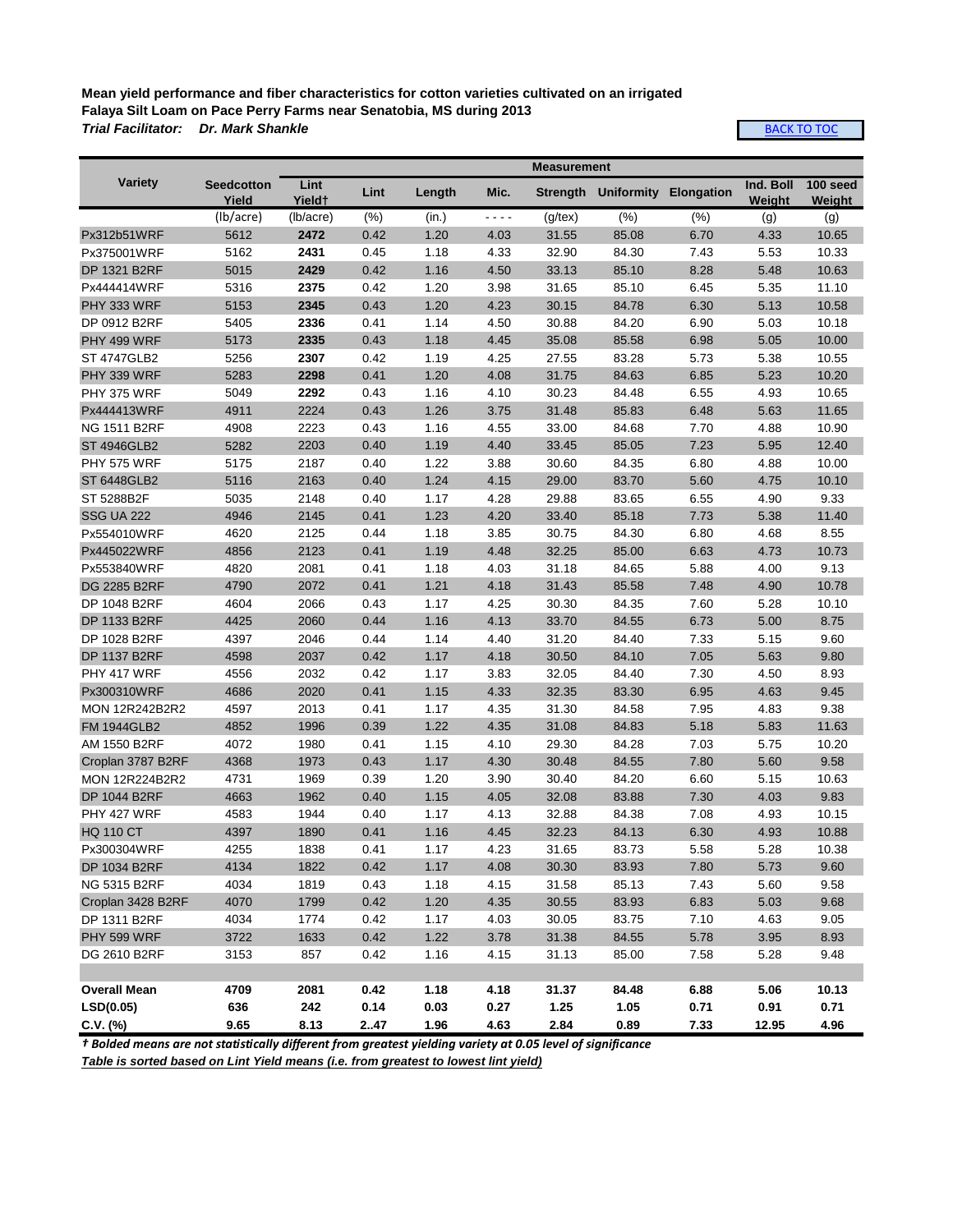**Mean yield performance and fiber characteristics for cotton varieties cultivated on an irrigated Marietta Fine sandy loam on the Main Campus MSU near Starkville, MS during 2013** *Trial Facilitator:* 

[BACK TO TOC](#page-0-0)

|                       |                            |                |      |        | <b>Measurement</b> |               |                                |      |                     |                    |
|-----------------------|----------------------------|----------------|------|--------|--------------------|---------------|--------------------------------|------|---------------------|--------------------|
| <b>Variety</b>        | <b>Seedcotton</b><br>Yield | Lint<br>Yield† | Lint | Length | Mic.               |               | Strength Uniformity Elongation |      | Ind. Boll<br>Weight | 100 seed<br>Weight |
|                       | (lb/acre)                  | (lb/acre)      | (% ) | (in.)  | ----               | $(g$ /tex $)$ | (% )                           | (% ) | (g)                 | (g)                |
| DP 1321 B2RF          | 4144                       | 1491           | 0.44 | 1.18   | 4.13               | 32.37         | 85.17                          | 8.70 | 5.67                | 9.40               |
| DP 1137 B2RF          | 4051                       | 1488           | 0.44 | 1.16   | 4.37               | 31.30         | 84.57                          | 7.60 | 5.94                | 9.77               |
| Croplan 3428 B2RF     | 4025                       | 1468           | 0.44 | 1.20   | 4.13               | 32.50         | 85.10                          | 7.33 | 5.26                | 8.70               |
| Croplan 3787 B2RF     | 3967                       | 1463           | 0.45 | 1.15   | 4.23               | 32.20         | 83.13                          | 7.87 | 5.42                | 8.90               |
| DP 1048 B2RF          | 3942                       | 1453           | 0.45 | 1.19   | 4.23               | 31.57         | 84.07                          | 7.47 | 5.45                | 9.37               |
| DP 1133 B2RF          | 3847                       | 1439           | 0.45 | 1.17   | 4.40               | 34.43         | 85.43                          | 7.67 | 5.17                | 9.10               |
| DP 0912 B2RF          | 4050                       | 1437           | 0.43 | 1.17   | 4.27               | 32.23         | 84.70                          | 6.60 | 5.89                | 9.30               |
| NG 5315 B2RF          | 3676                       | 1431           | 0.45 | 1.17   | 4.07               | 31.00         | 84.43                          | 8.30 | 5.55                | 9.40               |
| PHY 339 WRF           | 4113                       | 1430           | 0.42 | 1.21   | 3.87               | 32.40         | 83.83                          | 7.10 | 5.38                | 9.43               |
| Px444413WRF           | 3878                       | 1406           | 0.44 | 1.27   | 3.47               | 32.87         | 86.07                          | 6.43 | 5.77                | 10.23              |
| Px444414WRF           | 3993                       | 1397           | 0.42 | 1.19   | 3.70               | 33.30         | 84.90                          | 6.93 | 5.84                | 10.17              |
| PHY 333 WRF           | 3843                       | 1391           | 0.44 | 1.20   | 3.87               | 31.67         | 84.63                          | 6.40 | 5.62                | 9.33               |
| DG 2610 B2RF          | 3755                       | 1388           | 0.45 | 1.20   | 4.17               | 30.90         | 83.53                          | 7.87 | 5.46                | 9.33               |
| <b>PHY 575 WRF</b>    | 4051                       | 1360           | 0.41 | 1.19   | 3.60               | 31.93         | 84.27                          | 7.07 | 5.09                | 9.03               |
| PHY 499 WRF           | 3710                       | 1359           | 0.44 | 1.18   | 4.37               | 35.60         | 85.57                          | 7.60 | 5.85                | 9.60               |
| <b>NG 1511 B2RF</b>   | 3739                       | 1359           | 0.44 | 1.18   | 3.93               | 32.67         | 85.10                          | 7.47 | 5.38                | 9.50               |
| DP 1028 B2RF          | 3584                       | 1338           | 0.45 | 1.17   | 4.30               | 31.97         | 84.63                          | 7.43 | 5.64                | 8.90               |
| DP 1034 B2RF          | 3484                       | 1302           | 0.45 | 1.15   | 3.90               | 32.50         | 84.30                          | 7.60 | 5.17                | 8.73               |
| <b>ST 4747GLB2</b>    | 3634                       | 1292           | 0.43 | 1.22   | 3.53               | 28.90         | 83.87                          | 5.80 | 5.08                | 9.17               |
| Px375001WRF           | 4125                       | 1288           | 0.44 | 1.20   | 3.80               | 32.97         | 84.80                          | 7.53 | 5.58                | 8.97               |
| Px445022WRF           | 3747                       | 1281           | 0.41 | 1.20   | 3.83               | 33.63         | 84.20                          | 6.97 | 5.29                | 9.27               |
| Px554010WRF           | 3594                       | 1276           | 0.43 | 1.20   | 3.70               | 31.70         | 84.00                          | 6.95 | 4.80                | 8.80               |
| <b>MON 12R224B2R2</b> | 3756                       | 1274           | 0.41 | 1.18   | 3.67               | 31.73         | 84.23                          | 6.73 | 5.09                | 9.40               |
| ST 6448GLB2           | 3612                       | 1274           | 0.43 | 1.23   | 3.77               | 30.57         | 84.27                          | 5.50 | 5.14                | 9.20               |
| PHY 375 WRF           | 3631                       | 1268           | 0.42 | 1.16   | 3.53               | 30.80         | 83.93                          | 6.90 | 5.34                | 9.43               |
| Px553840WRF           | 3644                       | 1264           | 0.42 | 1.21   | 4.03               | 32.97         | 85.60                          | 6.13 | 5.15                | 9.10               |
| MON 12R242B2R2        | 3390                       | 1252           | 0.45 | 1.15   | 4.10               | 31.23         | 84.07                          | 8.50 | 5.28                | 8.43               |
| AM 1550 B2RF          | 3568                       | 1233           | 0.42 | 1.15   | 3.77               | 29.33         | 82.70                          | 7.47 | 5.49                | 9.47               |
| Px312b51WRF           | 3553                       | 1211           | 0.41 | 1.20   | 3.50               | 31.77         | 84.93                          | 6.50 | 5.21                | 9.07               |
| <b>FM 1944GLB2</b>    | 3548                       | 1209           | 0.41 | 1.22   | 3.77               | 31.63         | 83.57                          | 5.23 | 5.79                | 9.70               |
| PHY 417 WRF           | 3375                       | 1208           | 0.43 | 1.17   | 3.50               | 32.43         | 84.10                          | 7.37 | 4.94                | 8.07               |
| DG 2285 B2RF          | 3418                       | 1198           | 0.42 | 1.17   | 3.67               | 30.57         | 84.80                          | 7.47 | 5.39                | 9.50               |
| DP 1311 B2RF          | 3357                       | 1189           | 0.43 | 1.14   | 4.20               | 31.47         | 83.93                          | 7.63 | 5.01                | 8.27               |
| PHY 427 WRF           | 3489                       | 1189           | 0.41 | 1.17   | 3.80               | 32.23         | 83.63                          | 6.63 | 4.95                | 9.00               |
| PHY 599 WRF           | 3227                       | 1140           | 0.43 | 1.23   | 4.20               | 32.17         | 85.50                          | 6.67 | 5.38                | 8.87               |
| <b>HQ 110 CT</b>      | 3385                       | 1138           | 0.41 | 1.18   | 3.80               | 34.03         | 84.33                          | 6.13 | 4.88                | 9.00               |
| ST 5288B2F            | 3206                       | 1133           | 0.43 | 1.15   | $3.93\,$           | 29.83         | 83.13                          | 6.97 | 5.19                | 9.27               |
| Px300310WRF           | 3318                       | 1129           | 0.41 | 1.18   | 3.87               | 32.13         | 84.73                          | 7.30 | 5.62                | 8.97               |
| Px300304WRF           | 3183                       | 1050           | 0.40 | 1.21   | 3.53               | 32.50         | 84.30                          | 5.73 | 5.11                | 8.90               |
| <b>SSG UA 222</b>     | 2976                       | 1024           | 0.42 | 1.27   | 3.60               | 33.67         | 84.13                          | 7.77 | 5.30                | 9.37               |
| <b>ST 4946GLB2</b>    | 3026                       | 1021           | 0.41 | 1.18   | 3.43               | 33.37         | 84.27                          | 6.87 | 5.61                | 9.93               |
| DP 1044 B2RF          | 2824                       | 924            | 0.39 | 1.18   | 3.63               | 33.33         | 83.77                          | 7.53 | 4.74                | 8.77               |
|                       |                            |                |      |        |                    |               |                                |      |                     |                    |
| <b>Overall Mean</b>   | 3629                       | 1281           | 0.43 | 1.19   | 3.88               | 32.11         | 84.39                          | 7.1  | 5.35                | 9.2                |
| LSD(0.05)             | 658                        | 222            | 0.01 | 0.03   | 0.35               | 1.73          | 1.31                           | 0.85 | 0.69                | 0.98               |
| $C.V.$ (%)            | 12.94                      | 12.26          | 2.02 | 1.76   | 5.51               | 3.3           | 0.95                           | 7.35 | 7.87                | 6.53               |

*† Bolded means are not statistically different from greatest yielding variety at 0.05 level of significance*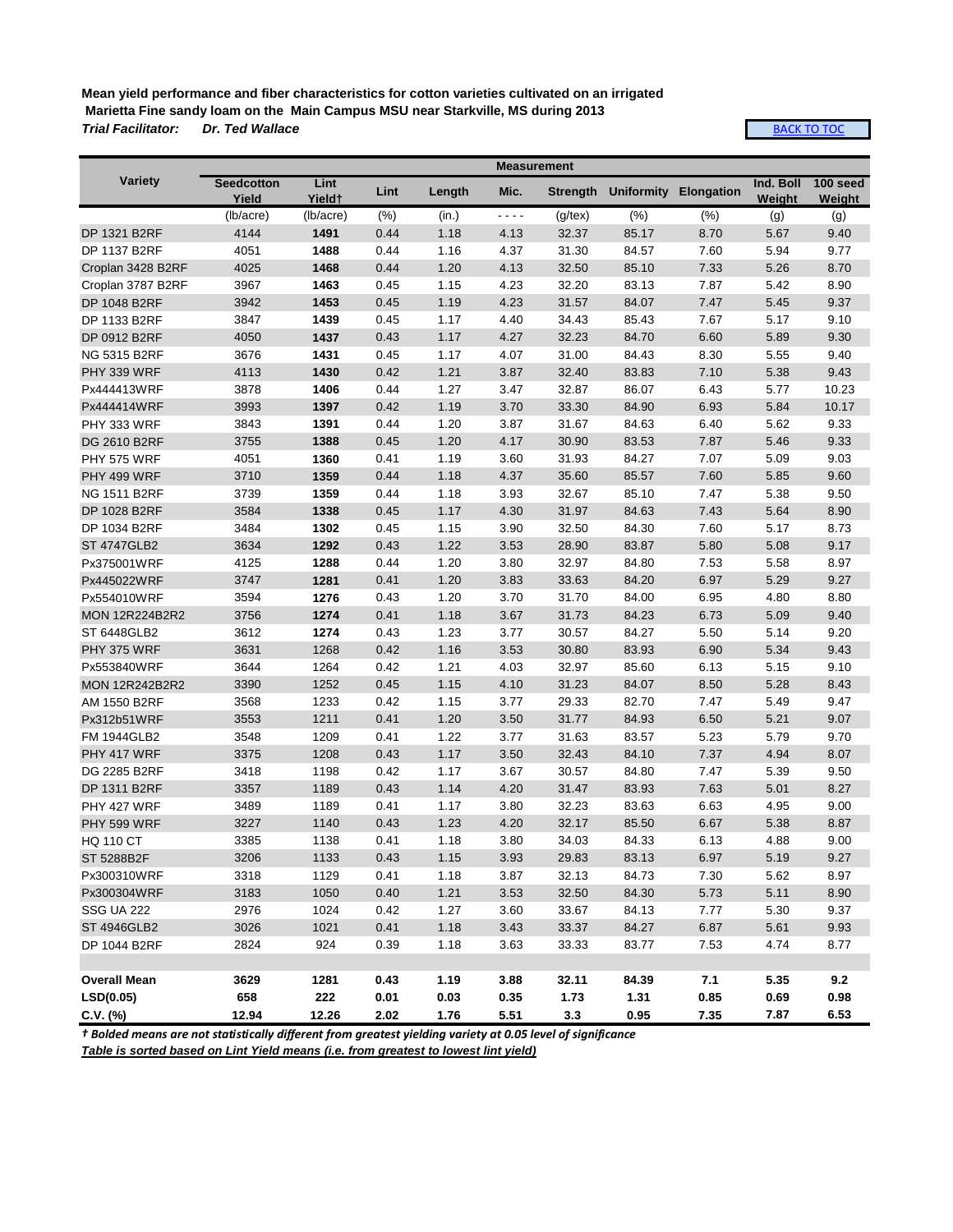**Mean yield performance and fiber characteristics for cotton varieties cultivated on an irrigated Commerce very fine sandy loam at the Delta Research and Extension Center near Stoneville, MS during 2013.** *Trial Facilitator: Dr. Bobby Golden* **[BACK TO TOC](#page-0-0)** 

|                       |                            |                            |      |        |           | <b>Measurement</b> |                                |      |                     |                    |
|-----------------------|----------------------------|----------------------------|------|--------|-----------|--------------------|--------------------------------|------|---------------------|--------------------|
| Variety               | <b>Seedcotton</b><br>Yield | Lint<br>Yield <sup>+</sup> | Lint | Length | Mic.      |                    | Strength Uniformity Elongation |      | Ind. Boll<br>Weight | 100 seed<br>Weight |
|                       | (lb/acre)                  | (lb/acre)                  | (%)  | (in.)  | $-$ - - - | $(g$ /tex $)$      | (%)                            | (% ) | (g)                 | (g)                |
| Px553840WRF           | 6034                       | 2649                       | 0.44 | 1.16   | 4.65      | 31.83              | 84.30                          | 6.20 | 5.08                | 9.83               |
| Px300310WRF           | 6137                       | 2604                       | 0.42 | 1.13   | 4.85      | 32.08              | 83.48                          | 7.08 | 5.20                | 9.08               |
| Px375001WRF           | 5674                       | 2602                       | 0.46 | 1.14   | 4.80      | 32.83              | 83.60                          | 7.90 | 5.80                | 10.20              |
| Px445022WRF           | 6011                       | 2569                       | 0.43 | 1.17   | 4.70      | 33.03              | 84.95                          | 6.60 | 5.45                | 9.90               |
| PHY 375 WRF           | 5707                       | 2548                       | 0.45 | 1.13   | 4.65      | 31.18              | 83.98                          | 6.53 | 5.33                | 10.28              |
| Px312b51WRF           | 6296                       | 2531                       | 0.44 | 1.17   | 4.70      | 31.63              | 85.00                          | 7.03 | 5.30                | 10.30              |
| PHY 427 WRF           | 6034                       | 2525                       | 0.42 | 1.14   | 4.53      | 32.48              | 83.63                          | 7.18 | 5.18                | 9.48               |
| PHY 417 WRF           | 5655                       | 2524                       | 0.45 | 1.13   | 4.40      | 32.28              | 84.50                          | 7.73 | 5.53                | 9.28               |
| PHY 333 WRF           | 5665                       | 2524                       | 0.45 | 1.18   | 4.70      | 31.38              | 84.65                          | 5.75 | 5.60                | 9.83               |
| Px300304WRF           | 6085                       | 2436                       | 0.40 | 1.15   | 4.75      | 32.53              | 84.48                          | 5.88 | 5.63                | 9.78               |
| Px444413WRF           | 5380                       | 2408                       | 0.45 | 1.25   | 4.28      | 32.40              | 85.83                          | 6.08 | 5.43                | 11.13              |
| Px554010WRF           | 5473                       | 2392                       | 0.44 | 1.17   | 4.35      | 32.50              | 84.75                          | 6.58 | 5.00                | 8.73               |
| Px444414WRF           | 5478                       | 2387                       | 0.44 | 1.19   | 4.43      | 32.50              | 84.48                          | 6.50 | 5.40                | 10.73              |
| ST 4946GLB2           | 5674                       | 2373                       | 0.42 | 1.19   | 5.03      | 34.03              | 84.53                          | 6.98 | 6.13                | 12.05              |
| PHY 499 WRF           | 5847                       | 2316                       | 0.44 | 1.17   | 4.93      | 34.80              | 84.70                          | 7.33 | 5.65                | 9.65               |
| <b>PHY 575 WRF</b>    | 5552                       | 2305                       | 0.42 | 1.21   | 4.43      | 31.98              | 84.45                          | 7.05 | 5.65                | 10.28              |
| PHY 339 WRF           | 5585                       | 2284                       | 0.44 | 1.17   | 4.60      | 31.98              | 84.85                          | 6.55 | 5.48                | 10.18              |
| <b>PHY 599 WRF</b>    | 5160                       | 2260                       | 0.44 | 1.22   | 4.50      | 32.70              | 84.53                          | 6.65 | 5.13                | 9.48               |
| <b>ST 6448GLB2</b>    | 5197                       | 2236                       | 0.43 | 1.22   | 4.65      | 30.58              | 83.98                          | 5.40 | 5.03                | 10.05              |
| <b>ST 4747GLB2</b>    | 5258                       | 2217                       | 0.42 | 1.21   | 4.60      | 29.00              | 84.05                          | 5.23 | 5.63                | 10.70              |
| <b>DP 1321 B2RF</b>   | 4987                       | 2183                       | 0.44 | 1.13   | 5.15      | 32.98              | 84.55                          | 8.60 | 5.95                | 10.05              |
| <b>NG 1511 B2RF</b>   | 4688                       | 2138                       | 0.46 | 1.15   | 5.10      | 33.05              | 83.93                          | 7.88 | 5.43                | 10.18              |
| DP 0912 B2RF          | 4837                       | 2083                       | 0.43 | 1.12   | 5.35      | 31.25              | 84.10                          | 6.98 | 5.38                | 9.88               |
| Croplan 3787 B2RF     | 4496                       | 2067                       | 0.46 | 1.13   | 4.93      | 30.88              | 83.68                          | 7.88 | 5.68                | 9.08               |
| DP 1133 B2RF          | 4370                       | 2048                       | 0.47 | 1.13   | 5.18      | 34.55              | 84.23                          | 6.60 | 5.35                | 9.50               |
| <b>MON 12R224B2R2</b> | 4702                       | 2016                       | 0.43 | 1.16   | 4.68      | 31.05              | 84.75                          | 6.70 | 5.40                | 10.03              |
| DP 1048 B2RF          | 4328                       | 1995                       | 0.46 | 1.16   | 4.75      | 31.45              | 84.33                          | 7.58 | 5.30                | 9.55               |
| DP 1028 B2RF          | 4277                       | 1992                       | 0.47 | 1.12   | 5.18      | 31.25              | 84.25                          | 7.68 | 5.63                | 9.15               |
| <b>FM 1944GLB2</b>    | 5197                       | 1939                       | 0.40 | 1.23   | 4.88      | 31.53              | 85.73                          | 4.80 | 5.70                | 11.40              |
| DP 1034 B2RF          | 4230                       | 1938                       | 0.46 | 1.14   | 4.90      | 30.90              | 83.88                          | 7.95 | 5.63                | 9.08               |
| AM 1550 B2RF          | 4393                       | 1936                       | 0.44 | 1.09   | 5.08      | 29.30              | 83.68                          | 7.25 | 5.60                | 10.13              |
| <b>HQ 110 CT</b>      | 4548                       | 1924                       | 0.42 | 1.13   | 4.85      | 32.78              | 83.25                          | 6.73 | 5.68                | 10.33              |
| DG 2285 B2RF          | 4912                       | 1914                       | 0.43 | 1.16   | 4.90      | 31.75              | 84.43                          | 7.50 | 5.55                | 10.83              |
| <b>SSG UA 222</b>     | 4449                       | 1888                       | 0.42 | 1.16   | 4.93      | 32.70              | 83.98                          | 7.78 | 6.05                | 10.80              |
| ST 5288B2F            | 4538                       | 1877                       | 0.41 | 1.13   | 5.23      | 30.05              | 83.33                          | 6.50 | 5.38                | 9.75               |
| MON 12R242B2R2        | 4459                       | 1875                       | 0.46 | 1.13   | 5.25      | 31.45              | 83.95                          | 8.85 | 5.25                | 9.50               |

**Overall Mean 5021 2170 0.44 1.16 4.82 31.84 84.24 7.02 5.46 9.92 LSD(0.05) 647 236 0.02 0.04 0.18 1.41 1.01 0.65 0.61 0.83 C.V. (%) 9.2 7.6 3.22 2.18 2.64 3.16 0.85 6.62 8.02 5.97**

DP 1044 B2RF 4192 1809 0.43 1.14 4.85 31.60 83.83 7.10 5.30 9.85 DP 1137 B2RF 3949 1789 0.45 1.13 4.98 30.85 83.88 7.58 5.70 9.35 Croplan 3428 B2RF 3921 1780 0.45 1.18 5.00 30.95 83.98 7.25 5.33 9.25 DP 1311 B2RF 3931 1774 0.45 1.11 4.85 29.85 83.65 7.68 4.90 9.75 DG 2610 B2RF 3889 1768 0.45 1.14 4.80 31.75 84.03 7.63 5.63 9.48 NG 5315 B2RF 3692 1677 0.46 1.12 4.98 31.65 83.88 8.15 5.18 9.10

*† Bolded means are not statistically different from greatest yielding variety at 0.05 level of significance*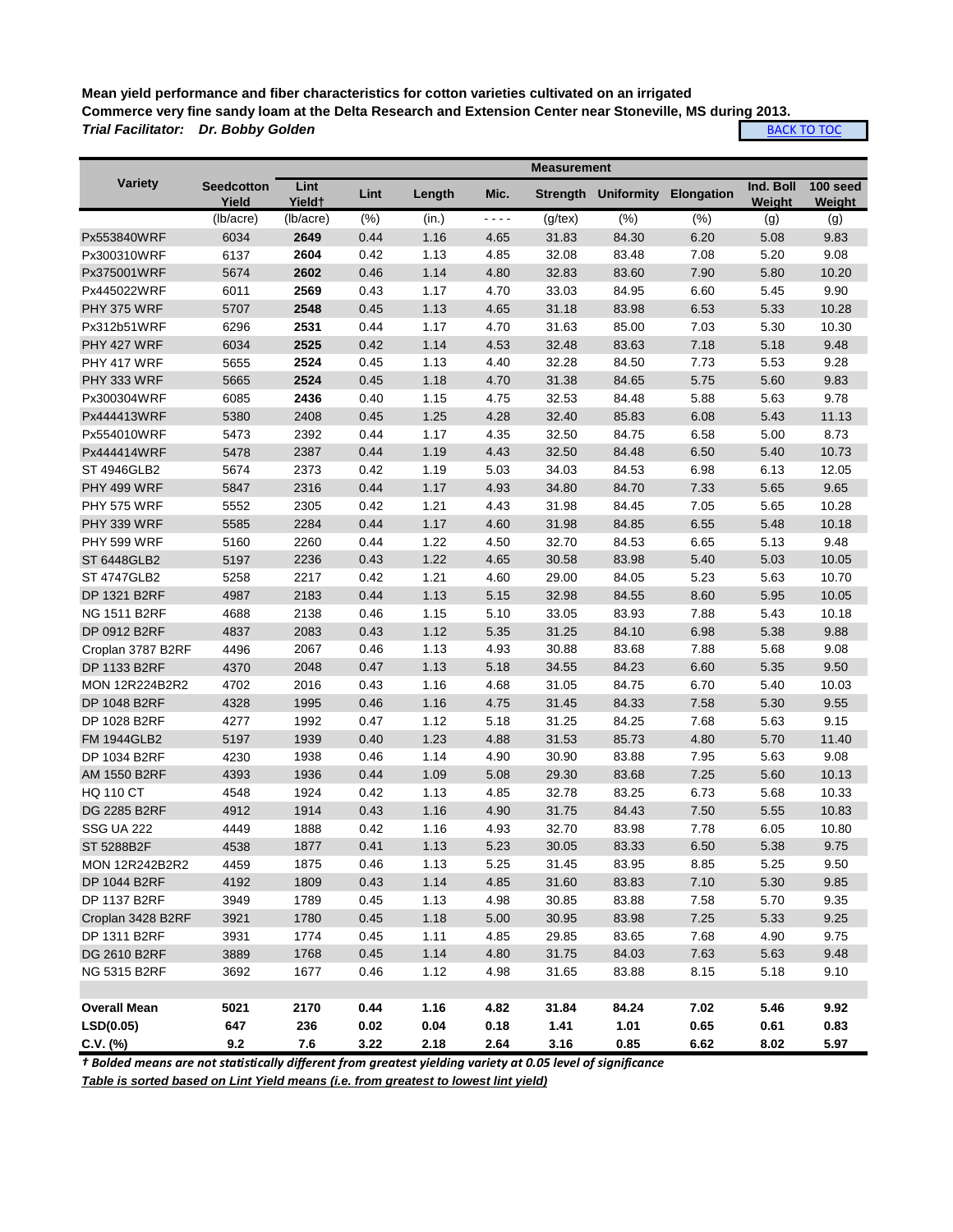## **Mean yield performance and fiber characteristics for cotton varieties cultivated on an irrigated Sharkey Clay on George Perry Farms near Tunica, MS during 2013** *Trial Facilitator: Dr. Mark Shankle*

**[BACK TO TOC](#page-0-0)** 

|                       |                            | <b>Measurement</b>         |      |        |      |                 |                   |                   |                            |                    |  |
|-----------------------|----------------------------|----------------------------|------|--------|------|-----------------|-------------------|-------------------|----------------------------|--------------------|--|
| Variety               | <b>Seedcotton</b><br>Yield | Lint<br>Yield <sup>+</sup> | Lint | Length | Mic. | <b>Strength</b> | <b>Uniformity</b> | <b>Elongation</b> | Ind. Boll<br><b>Weight</b> | 100 seed<br>Weight |  |
|                       | (lb/acre)                  | (lb/acre)                  | (% ) | (in.)  | ---- | $(g$ /tex $)$   | (% )              | (% )              | (g)                        | (g)                |  |
| DP 1321 B2RF          | 4320                       | 1904                       | 0.44 | 1.17   | 4.70 | 32.48           | 84.65             | 8.33              | 5.40                       | 10.50              |  |
| DP 0912 B2RF          | 4500                       | 1901                       | 0.42 | 1.15   | 5.23 | 32.20           | 84.78             | 6.75              | 5.15                       | 10.93              |  |
| <b>NG 1511 B2RF</b>   | 4095                       | 1825                       | 0.45 | 1.17   | 4.98 | 33.73           | 84.70             | 8.38              | 5.10                       | 10.80              |  |
| PHY 333 WRF           | 4092                       | 1812                       | 0.44 | 1.20   | 4.70 | 33.00           | 86.13             | 6.53              | 4.33                       | 10.65              |  |
| Px312b51WRF           | 4033                       | 1801                       | 0.45 | 1.19   | 4.73 | 32.58           | 85.83             | 7.00              | 4.55                       | 11.08              |  |
| Px375001WRF           | 3934                       | 1800                       | 0.46 | 1.20   | 4.95 | 33.40           | 85.30             | 8.30              | 5.40                       | 10.43              |  |
| AM 1550 B2RF          | 4009                       | 1736                       | 0.43 | 1.14   | 4.83 | 30.28           | 84.53             | 6.65              | 4.40                       | 10.90              |  |
| DP 1311 B2RF          | 3866                       | 1734                       | 0.45 | 1.16   | 4.58 | 31.10           | 83.98             | 7.45              | 4.25                       | 8.98               |  |
| Px553840WRF           | 3996                       | 1723                       | 0.43 | 1.21   | 4.68 | 32.55           | 85.95             | 6.20              | 4.25                       | 9.53               |  |
| Px300310WRF           | 3880                       | 1716                       | 0.44 | 1.16   | 4.75 | 33.80           | 84.93             | 7.35              | 4.23                       | 9.23               |  |
| Px445022WRF           | 3884                       | 1704                       | 0.44 | 1.19   | 4.85 | 34.58           | 85.70             | 6.80              | 4.85                       | 10.43              |  |
| <b>MON 12R224B2R2</b> | 3904                       | 1673                       | 0.43 | 1.21   | 4.53 | 32.28           | 85.70             | 6.43              | 5.18                       | 10.65              |  |
| PHY 375 WRF           | 3606                       | 1633                       | 0.45 | 1.18   | 4.68 | 32.25           | 85.20             | 7.65              | 4.38                       | 9.93               |  |
| PHY 427 WRF           | 3852                       | 1632                       | 0.42 | 1.13   | 4.70 | 32.55           | 84.28             | 6.20              | 4.78                       | 9.85               |  |
| Px300304WRF           | 3792                       | 1622                       | 0.43 | 1.17   | 4.48 | 33.38           | 85.23             | 7.55              | 5.15                       | 9.83               |  |
| PHY 417 WRF           | 3660                       | 1612                       | 0.44 | 1.18   | 4.73 | 33.98           | 84.45             | 6.35              | 4.15                       | 9.05               |  |
| DG 2285 B2RF          | 3748                       | 1609                       | 0.43 | 1.14   | 4.35 | 32.93           | 84.15             | 7.45              | 4.98                       | 10.68              |  |
| PHY 499 WRF           | 3553                       | 1593                       | 0.45 | 1.17   | 5.08 | 36.50           | 85.55             | 7.55              | 4.73                       | 10.30              |  |
| <b>ST 4747GLB2</b>    | 3758                       | 1582                       | 0.42 | 1.25   | 4.88 | 30.08           | 84.78             | 5.20              | 4.85                       | 11.65              |  |
| ST 4946GLB2           | 3735                       | 1565                       | 0.42 | 1.20   | 5.05 | 35.35           | 85.83             | 7.75              | 5.18                       | 12.30              |  |
| ST 5288B2F            | 3644                       | 1542                       | 0.42 | 1.17   | 4.83 | 31.08           | 84.75             | 6.83              | 5.50                       | 9.53               |  |
| Px444413WRF           | 3486                       | 1542                       | 0.44 | 1.26   | 4.10 | 33.25           | 86.30             | 6.65              | 5.08                       | 11.95              |  |
| Px444414WRF           | 3472                       | 1527                       | 0.44 | 1.20   | 4.53 | 33.45           | 85.28             | 6.73              | 4.38                       | 10.83              |  |
| DP 1044 B2RF          | 3601                       | 1517                       | 0.42 | 1.16   | 4.73 | 32.53           | 84.10             | 8.30              | 4.95                       | 9.98               |  |
| <b>MON 12R242B2R2</b> | 3443                       | 1512                       | 0.44 | 1.17   | 4.95 | 32.78           | 85.13             | 8.83              | 4.98                       | 9.83               |  |
| Px554010WRF           | 3222                       | 1467                       | 0.46 | 1.16   | 4.20 | 32.20           | 84.90             | 6.68              | 4.18                       | 9.10               |  |
| PHY 339 WRF           | 3340                       | 1456                       | 0.44 | 1.22   | 4.68 | 33.43           | 85.88             | 6.88              | 4.85                       | 10.23              |  |
| <b>FM 1944GLB2</b>    | 3547                       | 1444                       | 0.41 | 1.23   | 5.00 | 32.63           | 85.75             | 5.28              | 4.78                       | 11.95              |  |
| <b>SSG UA 222</b>     | 3461                       | 1432                       | 0.41 | 1.24   | 4.70 | 34.43           | 85.40             | 8.30              | 5.08                       | 12.20              |  |
| DP 1137 B2RF          | 3244                       | 1396                       | 0.43 | 1.18   | 4.60 | 32.08           | 85.55             | 7.88              | 5.45                       | 10.38              |  |
| DP 1034 B2RF          | 3126                       | 1372                       | 0.44 | 1.20   | 4.65 | 32.35           | 85.08             | 7.88              | 5.40                       | 10.03              |  |
| ST 6448GLB2           | 3304                       | 1366                       | 0.41 | 1.23   | 4.68 | 30.63           | 84.85             | 5.50              | 4.55                       | 10.38              |  |
| Croplan 3787 B2RF     | 3062                       | 1362                       | 0.44 | 1.18   | 4.63 | 32.53           | 84.98             | 7.83              | 4.70                       | 9.90               |  |
| DP 1133 B2RF          | 2579                       | 1333                       | 0.45 | 1.20   | 4.73 | 33.48           | 85.20             | 7.08              | 4.80                       | 9.73               |  |
| DP 1028 B2RF          | 2970                       | 1312                       | 0.44 | 1.18   | 4.55 | 31.95           | 84.68             | 7.90              | 4.55                       | 10.25              |  |
| DP 1048 B2RF          | 2975                       | 1305                       | 0.44 | 1.19   | 4.45 | 32.95           | 85.65             | 8.18              | 4.35                       | 10.35              |  |
| DG 2610 B2RF          | 2975                       | 1301                       | 0.44 | 1.24   | 4.30 | 31.65           | 85.23             | 7.48              | 4.63                       | 10.00              |  |
| PHY 575 WRF           | 3131                       | 1288                       | 0.41 | 1.20   | 4.53 | 32.70           | 86.03             | 8.78              | 4.20                       | 10.33              |  |
| NG 5315 B2RF          | 2850                       | 1236                       | 0.43 | 1.18   | 4.80 | 33.33           | 84.83             | 6.40              | 4.63                       | 10.55              |  |
| Croplan 3428 B2RF     | 2725                       | 1167                       | 0.43 | 1.22   | 4.70 | 32.63           | 84.85             | 7.18              | 4.73                       | 9.98               |  |
| <b>HQ 110 CT</b>      | 2943                       | 1058                       | 0.41 | 1.20   | 4.73 | 36.28           | 86.05             | 7.50              | 4.75                       | 10.43              |  |
| PHY 599 WRF           | 2333                       | 1008                       | 0.43 | 1.22   | 4.15 | 32.55           | 85.05             | 6.48              | 3.78                       | 8.80               |  |
|                       |                            |                            |      |        |      |                 |                   |                   |                            |                    |  |
| <b>Overall Mean</b>   | 3516                       | 1526                       | 0.43 | 1.19   | 4.68 | 32.85           | 85.17             | 7.19              | 4.75                       | 10.34              |  |
| LSD(0.05)             | 591                        | 255                        | 0.01 | 0.03   | 0.26 | 1.28            | 1.08              | 0.65              | 0.9                        | 0.78               |  |
| $C.V.$ (%)            | 12.01                      | 11.88                      | 1.8  | 1.84   | 3.89 | 2.78            | 0.91              | 6.48              | 13.57                      | 5.39               |  |

*† Bolded means are not statistically different from greatest yielding variety at 0.05 level of significance*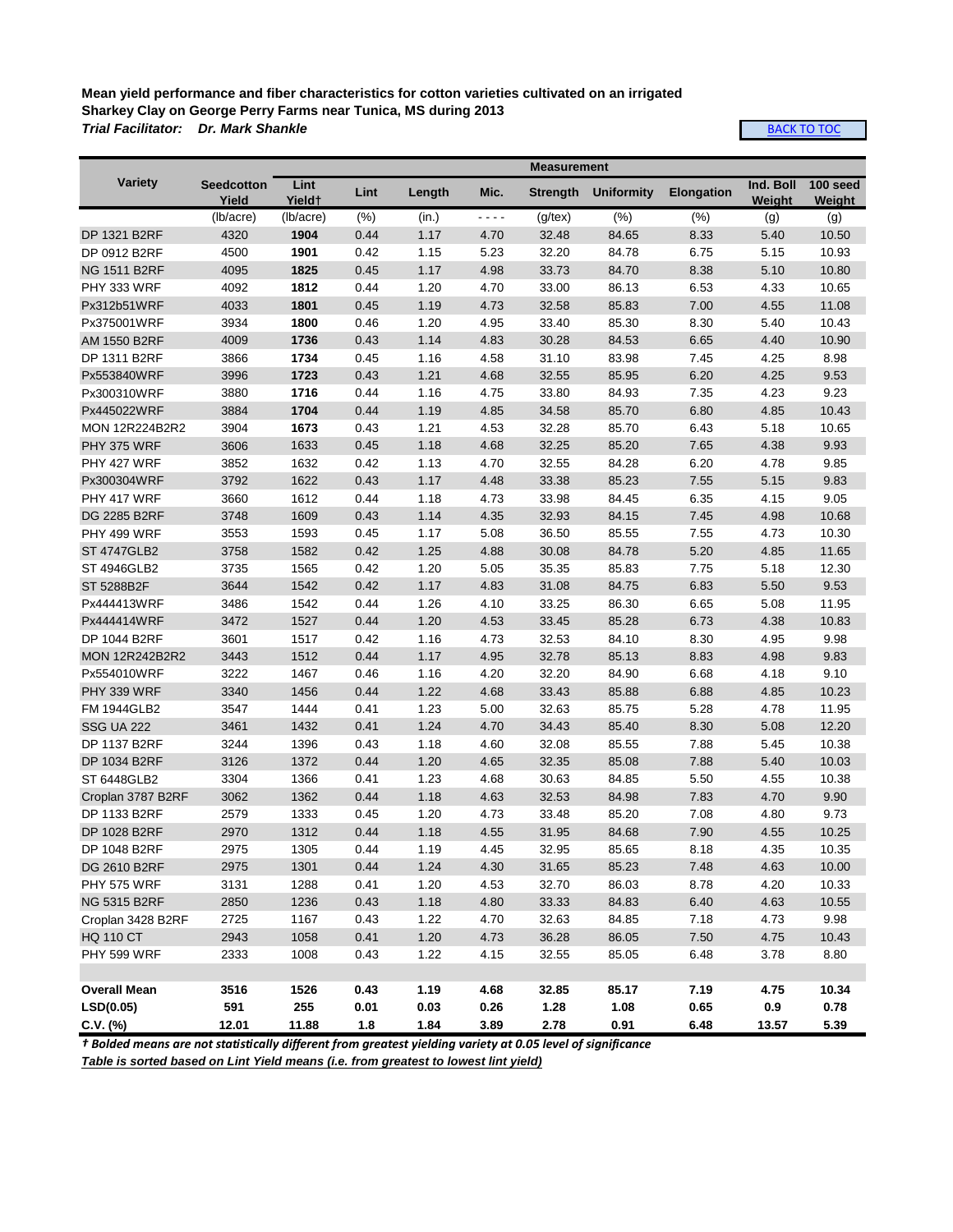**Mean yield performance and fiber characteristics for cotton varieties cultivated on a non-irrigated Leeper silty loam at the North Mississippi Research and Extension Center near Verona, MS during 2013.** *Trial Facilitator Dr. Normie Buehring*

**[BACK TO TOC](#page-0-0)** 

|                       |                            |                            |      |        |                         | <b>Measurement</b> |                            |                   |                     |                    |
|-----------------------|----------------------------|----------------------------|------|--------|-------------------------|--------------------|----------------------------|-------------------|---------------------|--------------------|
| Variety               | <b>Seedcotton</b><br>Yield | Lint<br>Yield <sup>+</sup> | Lint | Length | Mic.                    |                    | <b>Strength Uniformity</b> | <b>Elongation</b> | Ind. Boll<br>Weight | 100 seed<br>Weight |
|                       | (lb/acre)                  | (lb/acre)                  | (% ) | (in.)  | $\omega$ is $\omega$ in | $(g$ /tex $)$      | (% )                       | (% )              | (g)                 | (g)                |
| PHY 499 WRF           | 3356                       | 1593                       | 0.47 | 1.13   | 4.63                    | 34.80              | 83.80                      | 8.20              | 7.28                | 8.73               |
| Px444414WRF           | 3257                       | 1539                       | 0.47 | 1.17   | 4.55                    | 34.48              | 85.33                      | 7.00              | 7.55                | 10.08              |
| Px553840WRF           | 3331                       | 1526                       | 0.46 | 1.15   | 4.33                    | 32.65              | 85.25                      | 6.43              | 6.45                | 8.10               |
| PHY 375 WRF           | 3228                       | 1488                       | 0.46 | 1.13   | 4.43                    | 30.95              | 83.00                      | 7.00              | 7.40                | 8.90               |
| DP 0912 B2RF          | 3287                       | 1487                       | 0.45 | 1.12   | 4.90                    | 32.30              | 83.50                      | 7.10              | 7.03                | 9.60               |
| Croplan 3787 B2RF     | 3144                       | 1472                       | 0.47 | 1.15   | 4.65                    | 31.50              | 84.75                      | 8.25              | 9.00                | 8.68               |
| Px444413WRF           | 3090                       | 1470                       | 0.48 | 1.24   | 4.18                    | 33.68              | 86.15                      | 6.80              | 7.10                | 10.00              |
| DG 2610 B2RF          | 3159                       | 1467                       | 0.46 | 1.16   | 4.53                    | 31.80              | 84.08                      | 8.25              | 6.80                | 8.73               |
| <b>PHY 575 WRF</b>    | 3070                       | 1460                       | 0.45 | 1.21   | 4.45                    | 29.95              | 84.63                      | 5.90              | 7.05                | 9.28               |
| ST 6448GLB2           | 3247                       | 1458                       | 0.45 | 1.15   | 4.40                    | 32.85              | 84.98                      | 6.80              | 6.40                | 8.90               |
| Px312b51WRF           | 3090                       | 1450                       | 0.47 | 1.14   | 4.75                    | 31.05              | 84.13                      | 8.70              | 6.88                | 9.20               |
| DP 1137 B2RF          | 3055                       | 1435                       | 0.47 | 1.19   | 4.53                    | 35.05              | 84.73                      | 6.73              | 7.38                | 8.80               |
| Px445022WRF           | 3168                       | 1430                       | 0.45 | 1.16   | 4.63                    | 31.68              | 84.08                      | 8.83              | 6.48                | 9.13               |
| <b>NG 5315 B2RF</b>   | 2961                       | 1430                       | 0.48 | 1.13   | 4.78                    | 31.70              | 84.58                      | 9.28              | 6.18                | 8.55               |
| <b>MON 12R242B2R2</b> | 3030                       | 1427                       | 0.47 | 1.16   | 4.93                    | 33.98              | 84.65                      | 9.08              | 6.93                | 8.33               |
| DP 1321 B2RF          | 3080                       | 1421                       | 0.46 | 1.16   | 4.55                    | 31.60              | 84.18                      | 8.20              | 7.55                | 9.75               |
| DP 1034 B2RF          | 3011                       | 1411                       | 0.47 | 1.14   | 4.65                    | 30.63              | 84.15                      | 8.53              | 7.63                | 8.70               |
| DP 1048 B2RF          | 3011                       | 1400                       | 0.46 | 1.15   | 4.10                    | 32.33              | 84.98                      | 6.65              | 7.15                | 8.65               |
| Px554010WRF           | 3035                       | 1396                       | 0.46 | 1.13   | 4.58                    | 33.85              | 83.90                      | 7.80              | 6.15                | 7.60               |
| Px375001WRF           | 2952                       | 1395                       | 0.47 | 1.19   | 4.20                    | 32.35              | 84.50                      | 7.08              | 6.68                | 8.83               |
| PHY 333 WRF           | 2927                       | 1372                       | 0.47 | 1.17   | 4.33                    | 31.40              | 84.78                      | 6.28              | 7.33                | 8.68               |
| DP 1028 B2RF          | 2824                       | 1333                       | 0.47 | 1.13   | 4.75                    | 31.70              | 84.33                      | 8.20              | 7.28                | 8.53               |
| <b>SSG UA 222</b>     | 3011                       | 1319                       | 0.44 | 1.23   | 4.38                    | 33.65              | 84.80                      | 8.30              | 7.58                | 10.15              |
| AM 1550 B2RF          | 2878                       | 1318                       | 0.46 | 1.10   | 4.68                    | 29.90              | 83.95                      | 7.05              | 7.43                | 9.00               |
| ST 5288B2F            | 2873                       | 1296                       | 0.45 | 1.13   | 4.68                    | 31.93              | 83.83                      | 6.93              | 6.23                | 8.55               |
| <b>PHY 599 WRF</b>    | 2804                       | 1293                       | 0.46 | 1.19   | 4.05                    | 32.18              | 85.03                      | 6.33              | 5.85                | 7.85               |
| <b>NG 1511 B2RF</b>   | 2784                       | 1291                       | 0.46 | 1.14   | 4.78                    | 33.68              | 83.88                      | 8.20              | 7.00                | 9.73               |
| Px300310WRF           | 2922                       | 1289                       | 0.44 | 1.11   | 4.13                    | 32.05              | 83.18                      | 7.80              | 5.93                | 7.95               |
| <b>ST 4747GLB2</b>    | 2804                       | 1263                       | 0.45 | 1.20   | 4.60                    | 29.13              | 84.23                      | 5.80              | 7.05                | 9.38               |
| PHY 339 WRF           | 2690                       | 1226                       | 0.46 | 1.18   | 4.63                    | 33.20              | 84.65                      | 6.73              | 7.38                | 9.15               |
| DG 2285 B2RF          | 2690                       | 1217                       | 0.45 | 1.19   | 4.45                    | 31.73              | 84.93                      | 8.10              | 9.30                | 9.45               |
| DP 1133 B2RF          | 2518                       | 1202                       | 0.48 | 1.13   | 4.75                    | 34.25              | 84.50                      | 7.58              | 6.50                | 8.90               |
| DP 1311 B2RF          | 2523                       | 1200                       | 0.48 | 1.15   | 4.80                    | 32.38              | 84.85                      | 7.73              | 6.80                | 8.18               |
| DP 1044 B2RF          | 2779                       | 1196                       | 0.43 | 1.13   | 4.15                    | 32.50              | 83.93                      | 7.95              | 7.35                | 8.60               |
| <b>HQ 110 CT</b>      | 2695                       | 1186                       | 0.44 | 1.14   | 4.15                    | 34.20              | 84.13                      | 6.00              | 6.65                | 8.65               |
| Px300304WRF           | 2745                       | 1175                       | 0.43 | 1.16   | 4.28                    | 31.65              | 84.58                      | 6.63              | 6.85                | 8.80               |
| <b>MON 12R224B2R2</b> | 2631                       | 1160                       | 0.44 | 1.22   | 4.50                    | 32.08              | 84.68                      | 5.48              | 6.73                | 9.53               |
| FM 1944GLB2           | 2715                       | 1158                       | 0.43 | 1.14   | 4.43                    | 33.10              | 83.95                      | 6.55              | 7.30                | 10.40              |
| Croplan 3428 B2RF     | 2464                       | 1135                       | 0.46 | 1.19   | 4.70                    | 30.80              | 85.13                      | 7.20              | 6.50                | 8.75               |
| ST 4946GLB2           | 2577                       | 1040                       | 0.43 | 1.18   | 4.23                    | 34.38              | 84.95                      | 7.40              | 7.73                | 10.03              |
| PHY 417 WRF           | 2188                       | 991                        | 0.45 | 1.15   | 3.78                    | 33.50              | 84.30                      | 7.30              | 6.90                | 8.18               |
| PHY 427 WRF           | 2203                       | 958                        | 0.43 | 1.14   | 4.15                    | 32.73              | 84.53                      | 7.50              | 6.85                | 8.80               |
|                       |                            |                            |      |        |                         |                    |                            |                   |                     |                    |
| <b>Overall Mean</b>   | 2900                       | 1329                       | 0.46 | 1.16   | 4.47                    | 32.41              | 84.44                      | 7.37              | 7.03                | 8.95               |
| LSD(0.05)             | 399                        | 193                        | 0.01 | 0.03   | 0.27                    | 1.28               | 0.95                       | 0.7               | 1.41                | 0.66               |
| $C.V.$ (%)            | 9.82                       | 10.32                      | 1.59 | 1.78   | 4.24                    | 2.81               | 0.81                       | 6.77              | 14.34               | 5.30               |

*† Bolded means are not statistically different from greatest yielding variety at 0.05 level of significance*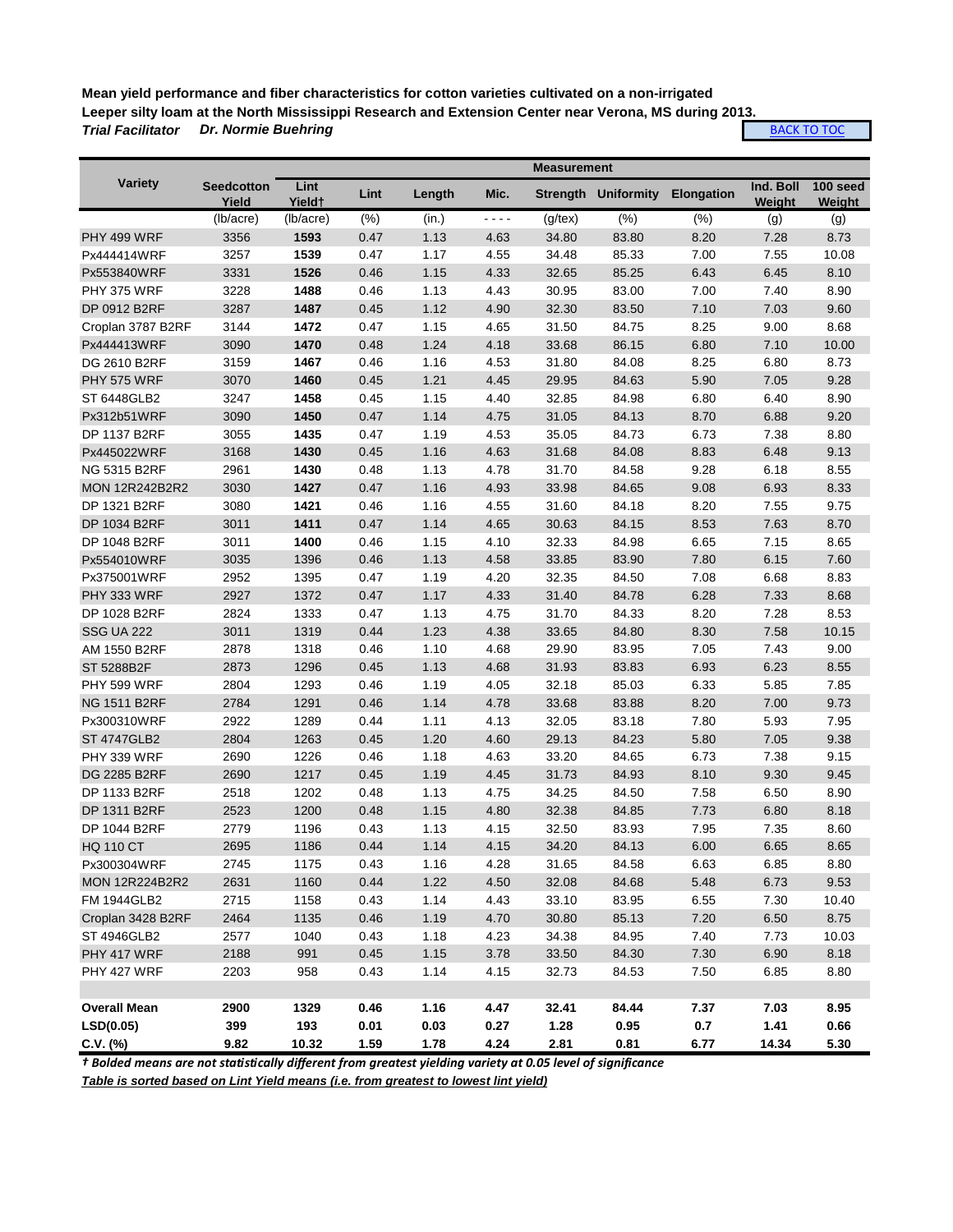**Mean yield performance and fiber characteristics for CAST cotton varieties cultivated on an irrigated Commerce very fine sandy loam at the Delta Research and Extension Center near Stoneville, MS during 2013.** *Trial Facilitator: Dr. Bobby Golden* **[BACK TO TOC](#page-0-0)** 

|                       | <b>Measurement</b>         |                |      |        |      |                 |                   |                   |                     |                    |
|-----------------------|----------------------------|----------------|------|--------|------|-----------------|-------------------|-------------------|---------------------|--------------------|
| <b>Variety</b>        | <b>Seedcotton</b><br>Yield | Lint<br>Yield† | Lint | Length | Mic. | <b>Strength</b> | <b>Uniformity</b> | <b>Elongation</b> | Ind. Boll<br>Weight | 100 seed<br>Weight |
|                       | (lb/acre)                  | (lb/acre)      | (% ) | (in.)  | ---- | $(g$ /tex $)$   | (% )              | (%)               | (g)                 | (g)                |
| DGX 11W351 B2R        | 5652                       | 2657           | 0.45 | 1.16   | 5.13 | 33.00           | 83.95             | 6.75              | 4.48                | 10.25              |
| <b>PHY 375 WRF</b>    | 6174                       | 2613           | 0.45 | 1.13   | 4.83 | 30.05           | 83.25             | 6.70              | 3.95                | 9.98               |
| DP 0912 B2RF          | 5770                       | 2325           | 0.43 | 1.11   | 5.35 | 30.65           | 83.90             | 6.83              | 4.15                | 9.60               |
| <b>MON 13R347B2R2</b> | 5233                       | 2293           | 0.46 | 1.14   | 5.20 | 31.70           | 83.58             | 7.08              | 4.55                | 9.63               |
| DG CT13125 B2R        | 5189                       | 2227           | 0.45 | 1.15   | 4.83 | 31.25           | 83.85             | 8.00              | 3.95                | 10.13              |
| <b>MON 13R341B2R2</b> | 4632                       | 2075           | 0.47 | 1.12   | 5.58 | 32.60           | 83.45             | 5.98              | 4.58                | 9.43               |
| CT13414               | 4706                       | 2071           | 0.46 | 1.13   | 5.18 | 31.20           | 84.20             | 8.90              | 4.63                | 9.20               |
| ST 5288B2F            | 4972                       | 2034           | 0.43 | 1.11   | 5.30 | 29.80           | 83.20             | 7.20              | 4.05                | 9.18               |
| <b>BRS-293</b>        | 4706                       | 1925           | 0.43 | 1.10   | 5.43 | 33.30           | 83.65             | 6.55              | 4.65                | 9.95               |
| <b>BRS-286</b>        | 4701                       | 1893           | 0.42 | 1.10   | 5.03 | 32.55           | 83.10             | 5.98              | 4.23                | 10.08              |
| <b>BRS-269</b>        | 3533                       | 1378           | 0.41 | 1.18   | 5.20 | 32.30           | 83.93             | 5.10              | 4.73                | 10.28              |
| <b>BRS-335</b>        | 2779                       | 1133           | 0.43 | 1.12   | 4.88 | 31.63           | 83.50             | 6.15              | 3.88                | 9.45               |
|                       |                            |                |      |        |      |                 |                   |                   |                     |                    |
| <b>Overall Mean</b>   | 4837                       | 2039           | 0.44 | 1.13   | 5.15 | 31.67           | 83.63             | 6.76              | 4.32                | 9.76               |
| LSD(0.05)             | 827                        | 296            | 0.12 | 0.03   | 0.26 | 1.69            | 1.07              | 0.57              | 0.47                | 0.65               |
| $C.V.$ (%)            | 11.88                      | 9.95           | 1.9  | 2.08   | 3.51 | 3.71            | 0.89              | 5.85              | 7.51                | 4.6                |

*† Bolded means are not statistically different from greatest yielding variety at 0.05 level of significance Table is sorted based on Lint Yield means (i.e. from greatest to lowest lint yield)*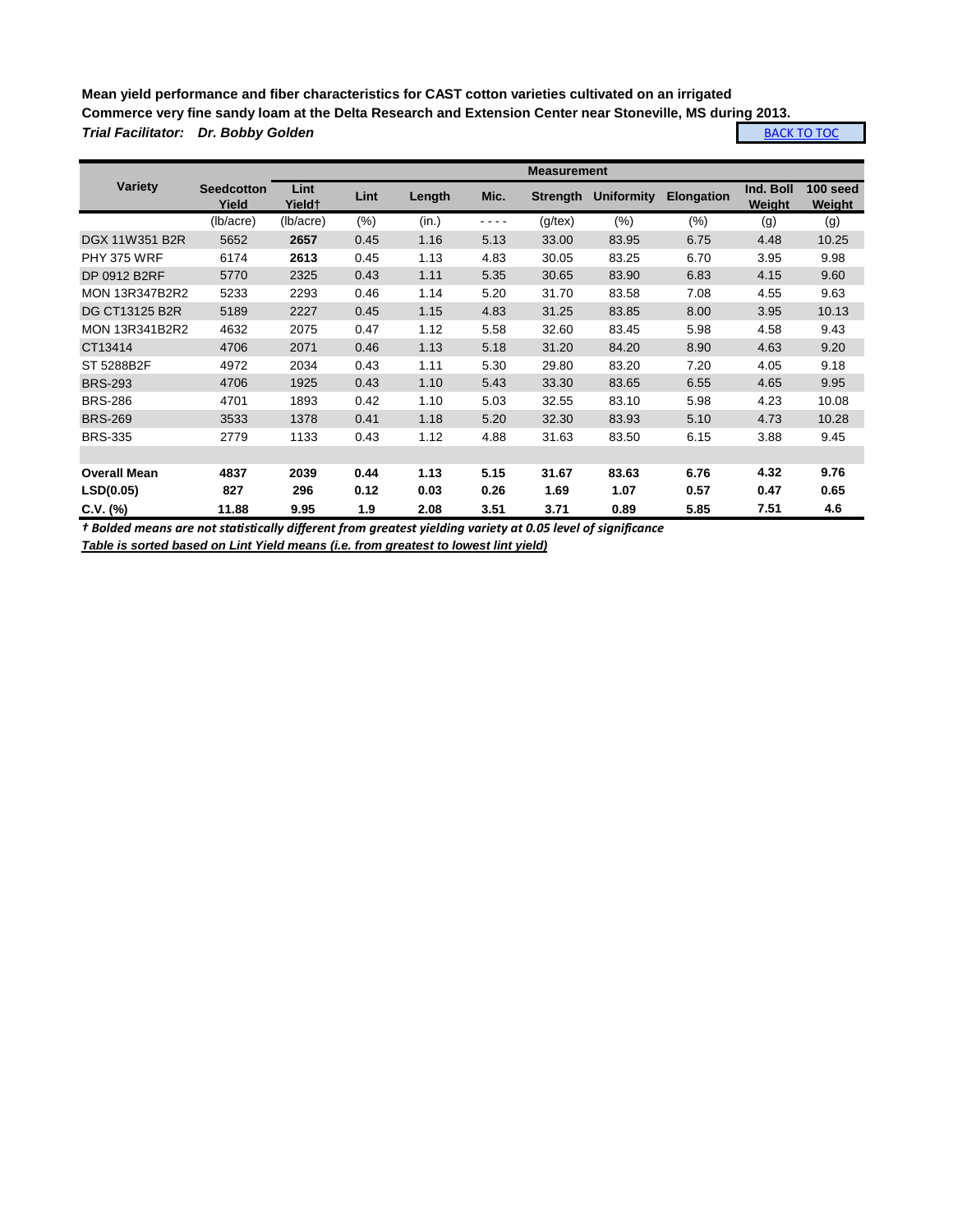<span id="page-15-0"></span>**One year mean yield performance and fiber characteristics for Commerically available Varieties in 2014 submitted for testing during 2013 across all testing locations**

[BACK T](#page-0-0)O TOC

|                     |                            | <b>Measurement</b>         |      |        |      |                 |                   |            |                     |                    |  |
|---------------------|----------------------------|----------------------------|------|--------|------|-----------------|-------------------|------------|---------------------|--------------------|--|
| Variety             | <b>Seedcotton</b><br>Yield | Lint<br>Yield <sup>+</sup> | Lint | Length | Mic. | <b>Strength</b> | <b>Uniformity</b> | Elongation | Ind. Boll<br>Weight | 100 seed<br>Weight |  |
|                     | (lb/acre)                  | (lb/acre)                  | (% ) | (in.)  | .    | $(g$ /tex $)$   | (% )              | (%)        | (g)                 | (g)                |  |
| PHY 333 WRF         | 4677                       | 1984                       | 0.44 | 1.18   | 4.46 | 30.95           | 84.84             | 6.34       | 5.54                | 9.78               |  |
| PHY 375 WRF         | 4572                       | 1951                       | 0.44 | 1.13   | 4.51 | 30.81           | 83.81             | 6.56       | 5.38                | 9.77               |  |
| DP 0912 B2RF        | 4749                       | 1945                       | 0.43 | 1.12   | 4.99 | 31.18           | 83.84             | 6.83       | 5.54                | 9.88               |  |
| PHY 499 WRF         | 4574                       | 1943                       | 0.44 | 1.16   | 4.70 | 34.50           | 84.78             | 7.48       | 5.57                | 9.48               |  |
| <b>NG 1511 B2RF</b> | 4461                       | 1919                       | 0.45 | 1.15   | 4.80 | 33.29           | 84.20             | 8.09       | 5.59                | 10.17              |  |
| DP 1321 B2RF        | 4509                       | 1897                       | 0.44 | 1.15   | 4.81 | 33.17           | 84.45             | 8.46       | 5.81                | 9.98               |  |
| PHY 339 WRF         | 4569                       | 1885                       | 0.43 | 1.19   | 4.46 | 32.47           | 84.79             | 6.82       | 5.51                | 9.76               |  |
| DP 1048 B2RF        | 4249                       | 1810                       | 0.44 | 1.17   | 4.52 | 30.85           | 84.19             | 7.98       | 5.44                | 9.53               |  |
| ST 5288B2F          | 4388                       | 1788                       | 0.42 | 1.15   | 4.69 | 30.41           | 83.71             | 6.77       | 5.41                | 9.28               |  |
| ST 4946GLB2         | 4476                       | 1779                       | 0.41 | 1.18   | 4.66 | 34.01           | 84.90             | 7.22       | 6.24                | 11.12              |  |
| <b>PHY 575 WRF</b>  | 4456                       | 1776                       | 0.42 | 1.21   | 4.25 | 31.48           | 84.60             | 7.16       | 5.33                | 9.77               |  |
| PHY 427 WRF         | 4408                       | 1776                       | 0.42 | 1.15   | 4.37 | 32.36           | 84.02             | 7.30       | 5.22                | 9.39               |  |
| Croplan 3787 B2RF   | 4112                       | 1768                       | 0.45 | 1.15   | 4.62 | 31.18           | 84.11             | 7.88       | 5.85                | 9.22               |  |
| ST 6448GLB2         | 4311                       | 1758                       | 0.43 | 1.21   | 4.47 | 29.55           | 84.11             | 5.60       | 5.13                | 9.54               |  |
| <b>ST 4747GLB2</b>  | 4311                       | 1754                       | 0.42 | 1.21   | 4.50 | 28.67           | 84.04             | 5.50       | 5.58                | 10.17              |  |
| PHY 417 WRF         | 4135                       | 1737                       | 0.44 | 1.14   | 4.14 | 32.29           | 84.06             | 7.55       | 5.13                | 8.76               |  |
| <b>DP 1137 B2RF</b> | 4083                       | 1729                       | 0.44 | 1.15   | 4.58 | 31.13           | 84.29             | 7.58       | 5.76                | 9.48               |  |
| DP 1028 B2RF        | 3917                       | 1720                       | 0.46 | 1.14   | 4.73 | 31.61           | 84.28             | 7.75       | 5.57                | 9.21               |  |
| DP 1311 B2RF        | 4035                       | 1714                       | 0.44 | 1.15   | 4.55 | 30.52           | 84.00             | 7.58       | 5.05                | 8.90               |  |
| DP 1133 B2RF        | 3956                       | 1714                       | 0.45 | 1.16   | 4.68 | 34.46           | 84.67             | 7.14       | 5.31                | 9.24               |  |
| <b>FM 1944GLB2</b>  | 4325                       | 1698                       | 0.41 | 1.22   | 4.65 | 31.35           | 84.86             | 5.17       | 5.76                | 10.86              |  |
| DG 2285 B2RF        | 4144                       | 1692                       | 0.42 | 1.17   | 4.47 | 31.67           | 84.51             | 7.58       | 5.83                | 10.10              |  |
| AM 1550 B2RF        | 4095                       | 1690                       | 0.43 | 1.12   | 4.63 | 29.46           | 83.84             | 7.01       | 5.65                | 9.98               |  |
| DG 2610 B2RF        | 3887                       | 1659                       | 0.44 | 1.16   | 4.52 | 31.76           | 84.50             | 7.86       | 5.55                | 9.39               |  |
| DP 1034 B2RF        | 3859                       | 1646                       | 0.44 | 1.17   | 4.52 | 31.35           | 84.15             | 7.85       | 5.79                | 9.32               |  |
| NG 5315 B2RF        | 3795                       | 1633                       | 0.45 | 1.15   | 4.58 | 31.62           | 84.54             | 8.17       | 5.40                | 9.34               |  |
| <b>SSG UA 222</b>   | 4017                       | 1622                       | 0.42 | 1.21   | 4.50 | 33.21           | 84.71             | 7.85       | 5.83                | 10.92              |  |
| DP 1044 B2RF        | 3964                       | 1595                       | 0.42 | 1.14   | 4.44 | 32.23           | 83.76             | 7.72       | 5.16                | 9.35               |  |
| <b>HQ 110 CT</b>    | 3982                       | 1593                       | 0.42 | 1.15   | 4.62 | 32.50           | 83.78             | 6.53       | 5.35                | 9.75               |  |
| Croplan 3428 B2RF   | 3722                       | 1567                       | 0.44 | 1.20   | 4.68 | 31.15           | 84.40             | 7.30       | 5.24                | 9.25               |  |
| PHY 599 WRF         | 3859                       | 1562                       | 0.44 | 1.20   | 4.23 | 31.74           | 84.59             | 6.55       | 4.83                | 8.68               |  |
|                     |                            |                            |      |        |      |                 |                   |            |                     |                    |  |
| <b>Overall Mean</b> | 4837                       | 2039                       | 0.44 | 1.13   | 5.15 | 31.67           | 83.63             | 6.76       | 4.32                | 9.76               |  |
| LSD(0.05)           | 827                        | 296                        | 0.12 | 0.03   | 0.26 | 1.69            | 1.07              | 0.57       | 0.47                | 0.65               |  |
| $C.V.$ (%)          | 11.88                      | 9.95                       | 1.9  | 2.08   | 3.51 | 3.71            | 0.89              | 5.85       | 7.51                | 4.6                |  |

*† Bolded means are not statistically different from greatest yielding variety at 0.05 level of significance*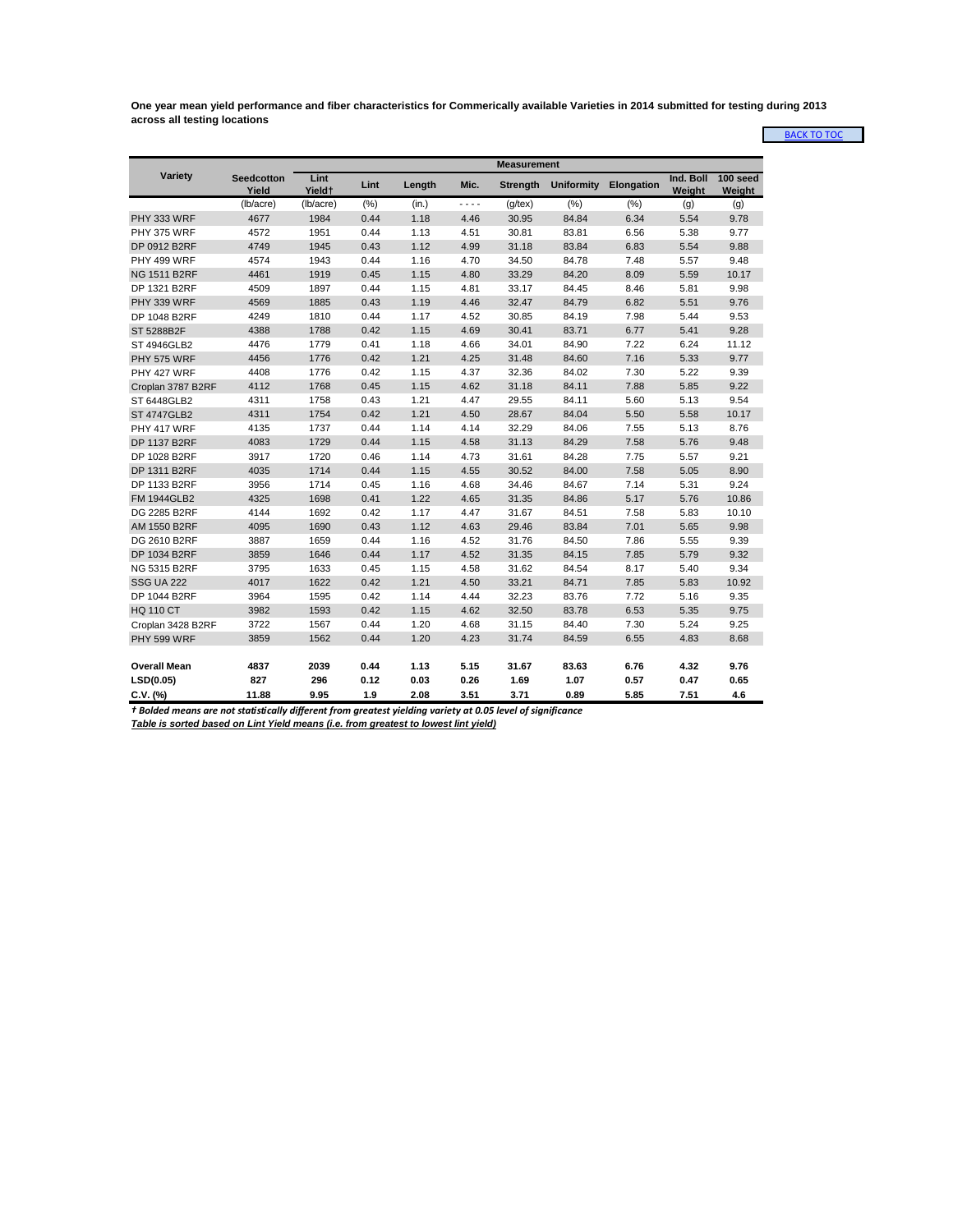<span id="page-16-0"></span>**CCC loan premiums, discounts and loan value per acre calculated on one year mean yield and quality performance of varieties cultivated at 4 locations in the Delta Region during 2013.**

[BACK T](#page-0-0)O TOC

| Variety               | Lint<br><b>Yieldt</b> | Grade &<br>Length# | <b>Strength</b>                    | <b>Mike</b>    | <b>Uniformity</b> | Loan<br>Price• | Lint<br>Value | <b>Net</b><br>Return* |
|-----------------------|-----------------------|--------------------|------------------------------------|----------------|-------------------|----------------|---------------|-----------------------|
|                       | (lb/acre)             |                    | (premium or discount in points/lb) |                |                   | (cents/lb)     | (\$/acre)     | (\$/acre)             |
| Px312b51WRF           | 2494                  | 145                | 30                                 | $\overline{0}$ | 25                | 54.00          | 1.347         | 1.290                 |
| Px375001WRF           | 2363                  | 140                | 30                                 | $\mathbf 0$    | 20                | 53.90          | 1.274         | 1.223                 |
| Px300310WRF           | 2349                  | 140                | 30                                 | $\Omega$       | 10                | 53.80          | 1,264         | 1,206                 |
| PHY 333 WRF           | 2322                  | 145                | 30                                 | $\Omega$       | 25                | 54.00          | 1.254         | 1,200                 |
| <b>NG 1511 B2RF</b>   | 2262                  | 140                | 30                                 | $-270$         | 20                | 51.20          | 1,158         | 1,109                 |
| Px445022WRF           | 2254                  | 145                | 30                                 | $\mathbf 0$    | 25                | 54.00          | 1.217         | 1.162                 |
| DP 0912 B2RF          | 2232                  | 135                | 30                                 | $-385$         | 10                | 49.90          | 1.114         | 1.056                 |
| PHY 427 WRF           | 2209                  | 140                | 30                                 | 0              | 20                | 53.90          | 1,191         | 1,132                 |
| PHY 375 WRF           | 2208                  | 135                | 30                                 | $\Omega$       | 20                | 53.85          | 1,189         | 1,139                 |
| Px444414WRF           | 2208                  | 145                | 30                                 | $\Omega$       | 20                | 53.95          | 1,191         | 1,139                 |
| Px553840WRF           | 2206                  | 140                | 30                                 | $\Omega$       | 20                | 53.90          | 1,189         | 1,134                 |
| DP 1321 B2RF          | 2198                  | 140                | 30                                 | $-270$         | 20                | 51.20          | 1.125         | 1.072                 |
| <b>ST 4946GLB2</b>    | 2189                  | 145                | 30                                 | $-270$         | 25                | 51.30          | 1,123         | 1,063                 |
| PHY 499 WRF           | 2172                  | 140                | 30                                 | 0              | 25                | 53.95          | 1,172         | 1,121                 |
| PHY 339 WRF           | 2144                  | 145                | 30                                 | $\mathbf 0$    | 25                | 54.00          | 1,158         | 1,105                 |
| PHY 417 WRF           | 2135                  | 140                | 30                                 | $\Omega$       | 20                | 53.90          | 1,151         | 1,102                 |
| Px300304WRF           | 2116                  | 140                | 30                                 | $\Omega$       | 20                | 53.90          | 1,141         | 1.081                 |
| Px444413WRF           | 2112                  | 145                | 30                                 | $\mathbf 0$    | 25                | 54.00          | 1,140         | 1,094                 |
| Px554010WRF           | 2069                  | 140                | 30                                 | $\overline{0}$ | 20                | 53.90          | 1.115         | 1.069                 |
| DP 1311 B2RF          | 2050                  | 140                | 15                                 | $\mathbf 0$    | 20                | 53.75          | 1.102         | 1.055                 |
| ST 5288B2F            | 2036                  | 140                | 15                                 | $\overline{0}$ | 10                | 53.65          | 1,092         | 1,038                 |
| DP 1133 B2RF          | 2029                  | 140                | 30                                 | $\Omega$       | 20                | 53.90          | 1.094         | 1,051                 |
| <b>PHY 575 WRF</b>    | 2027                  | 145                | 30                                 | $\Omega$       | 20                | 53.95          | 1.094         | 1,037                 |
| DG 2285 B2RF          | 2023                  | 140                | 30                                 | $\mathbf 0$    | 20                | 53.90          | 1,090         | 1,039                 |
| <b>MON 12R242B2R2</b> | 2019                  | 140                | 30                                 | $-270$         | 20                | 51.20          | 1.034         | 989                   |
| DP 1048 B2RF          | 2012                  | 145                | 30                                 | 0              | 20                | 53.95          | 1.085         | 1.040                 |
| <b>MON 12R224B2R2</b> | 2009                  | 145                | 30                                 | $\Omega$       | 20                | 53.95          | 1,084         | 1,031                 |
| <b>ST 4747GLB2</b>    | 2007                  | 145                | 10                                 | $\mathbf 0$    | 20                | 53.75          | 1,079         | 1,026                 |
| Croplan 3787 B2RF     | 2006                  | 140                | 30                                 | $\overline{0}$ | 20                | 53.90          | 1,081         | 1,036                 |
| <b>FM 1944GLB2</b>    | 1968                  | 145                | 30                                 | $\mathbf 0$    | 25                | 54.00          | 1.063         | 1.006                 |
| AM 1550 B2RF          | 1961                  | 135                | 10                                 | $\overline{0}$ | 20                | 53.65          | 1.052         | 1.003                 |
| DG 2610 B2RF          | 1935                  | 140                | 30                                 | $\Omega$       | 20                | 53.90          | 1,043         | 1,000                 |
| <b>ST 6448GLB2</b>    | 1933                  | 145                | 15                                 | $\mathbf 0$    | 20                | 53.80          | 1,040         | 987                   |
| DP 1028 B2RF          | 1917                  | 140                | 30                                 | $\Omega$       | 20                | 53.90          | 1,033         | 993                   |
| <b>DP 1137 B2RF</b>   | 1910                  | 140                | 30                                 | $\overline{0}$ | 20                | 53.90          | 1,029         | 985                   |
| DP 1034 B2RF          | 1893                  | 140                | 30                                 | $\mathbf 0$    | 20                | 53.90          | 1,020         | 977                   |
| <b>DP 1044 B2RF</b>   | 1875                  | 140                | 30                                 | $\overline{0}$ | 10                | 53.80          | 1,009         | 960                   |
| <b>SSG UA 222</b>     | 1836                  | 145                | 30                                 | $\mathbf 0$    | 25                | 54.00          | 991           | 941                   |
| <b>HQ 110 CT</b>      | 1812                  | 140                | 30                                 | $\overline{0}$ | 20                | 53.90          | 977           | 927                   |
| <b>NG 5315 B2RF</b>   | 1786                  | 140                | 30                                 | $\Omega$       | 20                | 53.90          | 963           | 924                   |
| PHY 599 WRF           | 1759                  | 145                | 30                                 | $\Omega$       | 20                | 53.95          | 949           | 906                   |
| Croplan 3428 B2RF     | 1677                  | 145                | 30                                 | $\Omega$       | 20                | 53.95          | 905           | 865                   |
|                       |                       |                    |                                    |                |                   |                |               |                       |

*† Bolded means are not statistically different from greatest yielding variety at 0.05 level of significance Table is sorted based on Lint Yield means (i.e. from greatest to lowest lint yield)*

**ǂ** *Length premiums and discounts calculated from 41-4 color and leaf base.*

• Calculations based on 2012 Crop American Upland Cotton Loan Schedule, web available http://www.fsa.usda.gov/FSA/webapp?area=home&subject=prsu&topic=lor .<br>\* Net return per acre at loan above havest and ginning costs affer